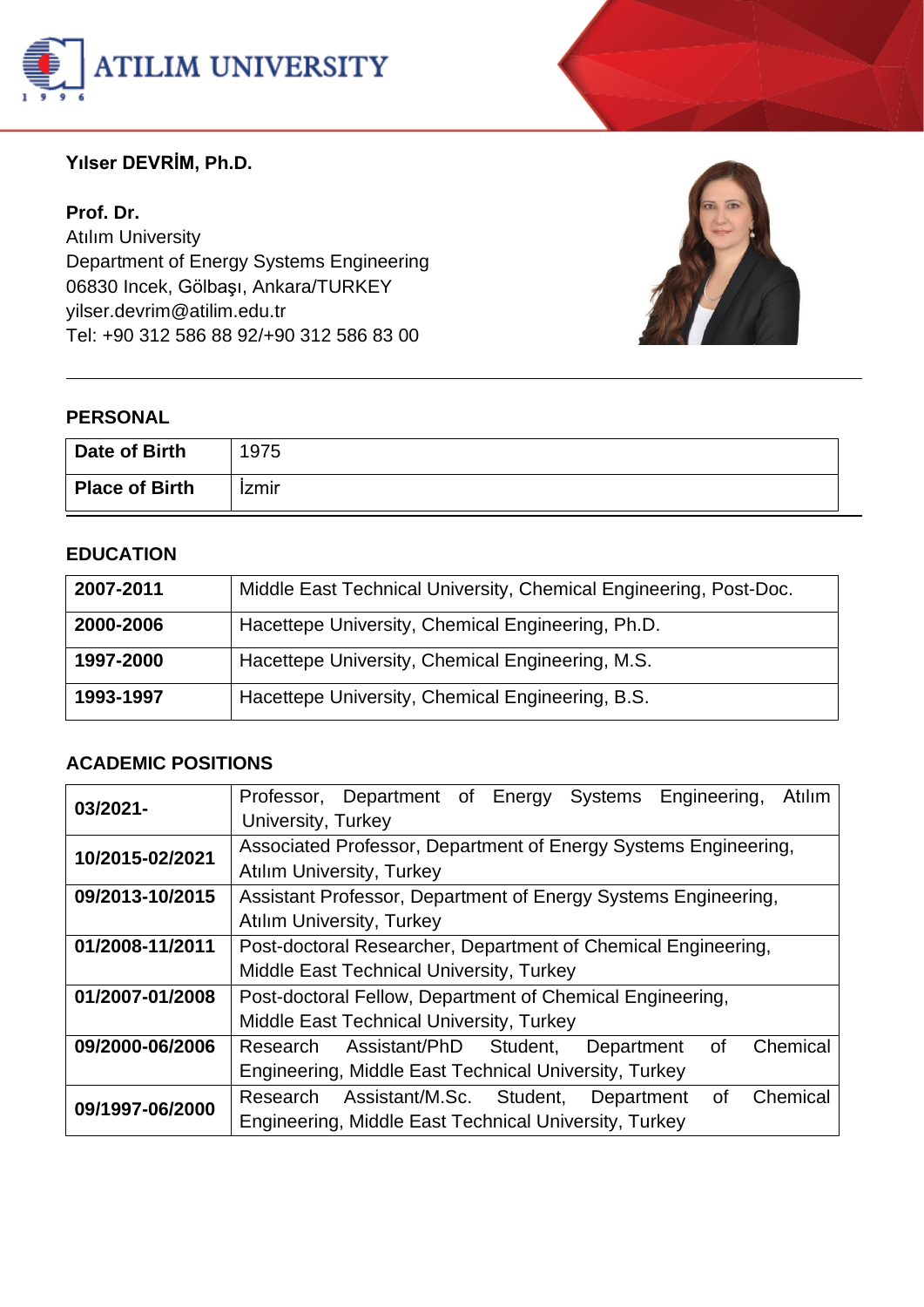#### **ADMINISTRATIVE DUTIES**

| 2022-Present    | Dean of Faculty of Engineering, Atılım University, Turkey                          |
|-----------------|------------------------------------------------------------------------------------|
| 2018-Present    | Director, Directorate of ARGEDA Technology Transfer Office, Atılım<br>University   |
| 2019-Present    | <b>Atilim University Quality Commission Member</b>                                 |
| 2021-Present    | <b>Atilim University Ethics Committee Member</b>                                   |
| 2018-Present    | <b>Atilim University Research Board Member</b>                                     |
| 2018-Present    | Executive Board Member of ARGEDA-TTO Directorate                                   |
| 2017-Present    | <b>Atilim University Scientific Publication Awards Commission</b>                  |
| 2017-Present    | <b>Energy System Engineering Department Erasmus Coordinator</b>                    |
| 2018-Present    | <b>Energy System Engineering Department Collaborative Education</b><br>Coordinator |
| 12/2011-09/2013 | R&D Manager, TEKSIS, METUTECH                                                      |

#### **HONORS&AWARDS**

Professor Devrim is on the list of the "The Most Influential Scientists in the World" in the "Career-long Effect" and "Annual Effect" categories with updated data from the year 2020, compiled under the guidance of John P. A. Ioannidis

- **1.** Nezat Veziroğlu Special Award, Hydrogen Technologies Award, 2022.
- **2.** ISIF 21, TURK Patent, Gold Medal, 2021
- **3.** Mustafa Parlar Technology [Encouragement Award,](https://tureng.com/tr/turkce-ingilizce/encouragement%20award) 2019.
- **4.** TUBITAK- Project Performance Award, 2019
- **5.** Atılım University Scientific Publication Awards, 2020
- **6.** Atılım University Scientific Publication Awards, 2019
- **7.** Atılım University Scientific Publication Awards, 2018
- **8.** Atılım University Scientific Publication Awards, 2017
- 9. 2<sup>nd</sup> prize, Project Competition (Energy), Selçuk University, 2017
- 10.1<sup>st</sup>, Best presentation Award, 10<sup>th</sup> International Clean Energy Symposium (ICES), 2016
- **11.**3 rd prize, Project Competition, Selçuk University, 2016
- 12.2<sup>nd</sup> prize, Best Presentation Award, 4. International Istanbul Smart Grid Congress and Fair, 2015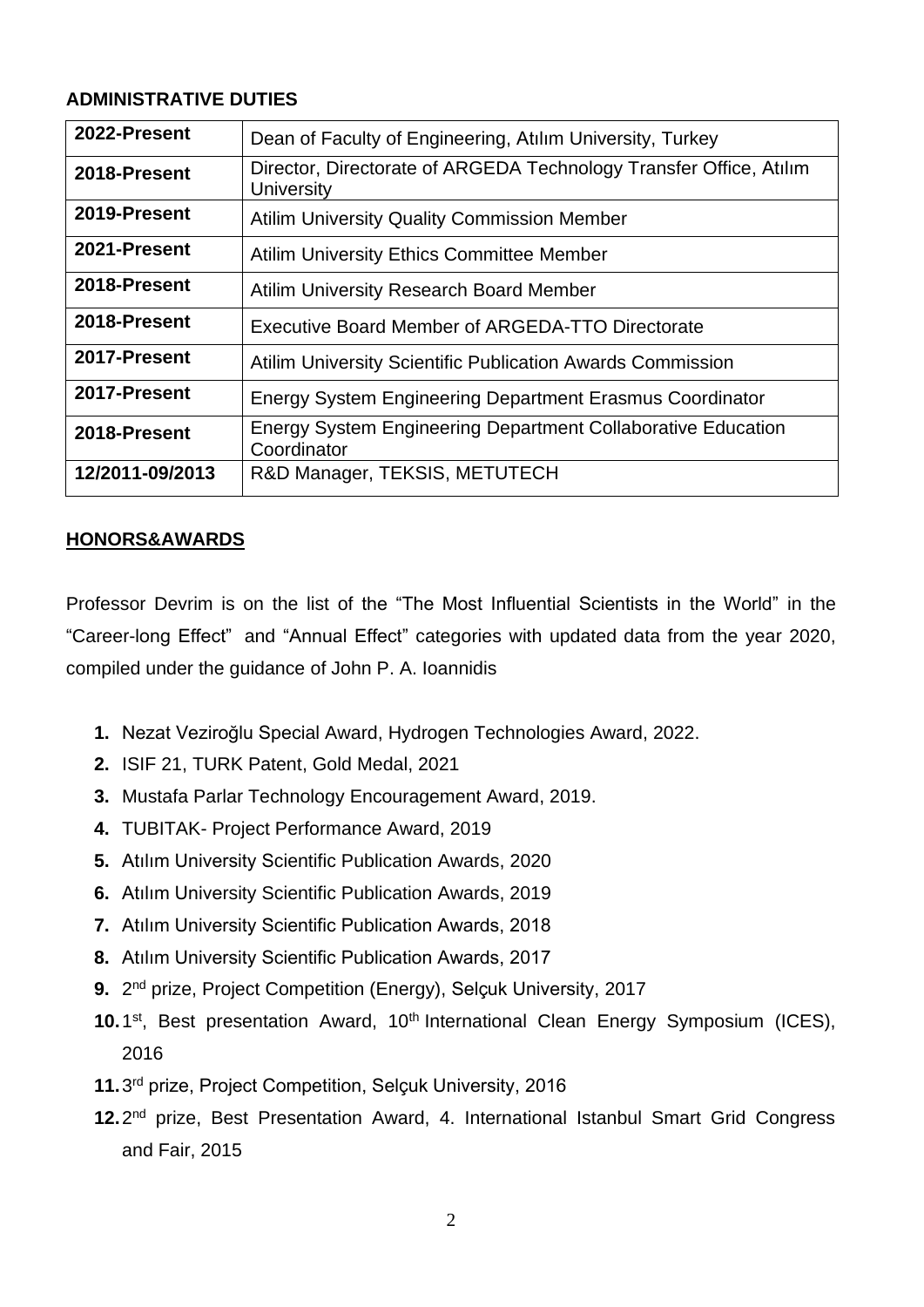- 13.2<sup>nd</sup> prize, Project Competition, ICEM 2014, International Conference on Energy and Management, 2014
- **14.**TUBITAK-Post-doctorate Scholarship, TUBITAK, 2007-2008
- **15.**TUBITAK-Doctoral Scholarship, TUBITAK, 2001-2004

### **PROJECTS**

| 32 | <b>TUBITAK 1001-219M333:</b> Development of High Temperature Electrochemical              |
|----|-------------------------------------------------------------------------------------------|
|    | Hydrogen Compressors for High Purity and Pressure Hydrogen Recovery, 2020-2022            |
|    | (Project coordinator)                                                                     |
| 31 | <b>TUBITAK 1001-119F182:</b> Probabilistic Modeling and Statistical Characteristics of a  |
|    | Renewable Hybrid Energy System, 2019-2021 (Project coordinator)                           |
| 30 | TUBITAK 1001-214M301: Design and Development of the High Temperature Fuel                 |
|    | Cell Fueled by Reformate Gases for Evaluation of Micro-Cogeneration Application,          |
|    | 2015-2018 (Project coordinator)                                                           |
| 29 | EU PROJECT, TUBITAK 1509: Development and Integration of 2 kW HT-PEM Fuel                 |
|    | Cell Hybrid System for Ground Utility Vehicles at the Airport, 2015-2018 (Researcher)     |
| 28 | TUBITAK 1002-119M018: Synthesis of Low Cost and High-Performance Co-N-C                   |
|    | Type Catalysts for Use in High Temperature Polymer Electrolyte Membrane Fuel Cells        |
|    | (HT-PEMFCs) Electrodes                                                                    |
| 27 | <b>TUBITAK 1511:</b> Development of A Metallic Bipolar Plate for PEM Fuel Cells with      |
|    | Increased Power Density for Use in Defense Industry and Transportation Sectors,           |
|    | 2018-2019 (Researcher)                                                                    |
| 26 | <b>TUBITAK 1513: Atilim University Technology Transfer Offices Grant Program (Project</b> |
|    | coordinator)                                                                              |
| 25 | <b>TUBITAK 1601:</b> Capacity Building for Innovation and Entrepreneurship<br>Grant       |
|    | Programme- BIGG, 4160039 (Project coordinator)                                            |
| 24 | Atılım University ATÜ-ADP-2021-01: Development of High Performance Membrane               |
|    | Electrode Assembly for Dual Function Unitized Electolyzer-Fuel Cell (Project              |
|    | coordinator)                                                                              |
| 23 | Atılım University ATÜ-ADP-1819/ROKETSAN: Development of Proton Exchange                   |
|    | Membrane Based Hydrogen Compressor for High Purity Hydrogen Production from               |
|    | Reformate Gas Mixtures, 2018-2019 (Project coordinator)                                   |
| 22 | Atılım University ATÜ-LAP-2021-01: Preparation of Low Cost and High-Performance           |
|    | Catalysts for High Temperature PEM Fuel Cells. (Project coordinator)                      |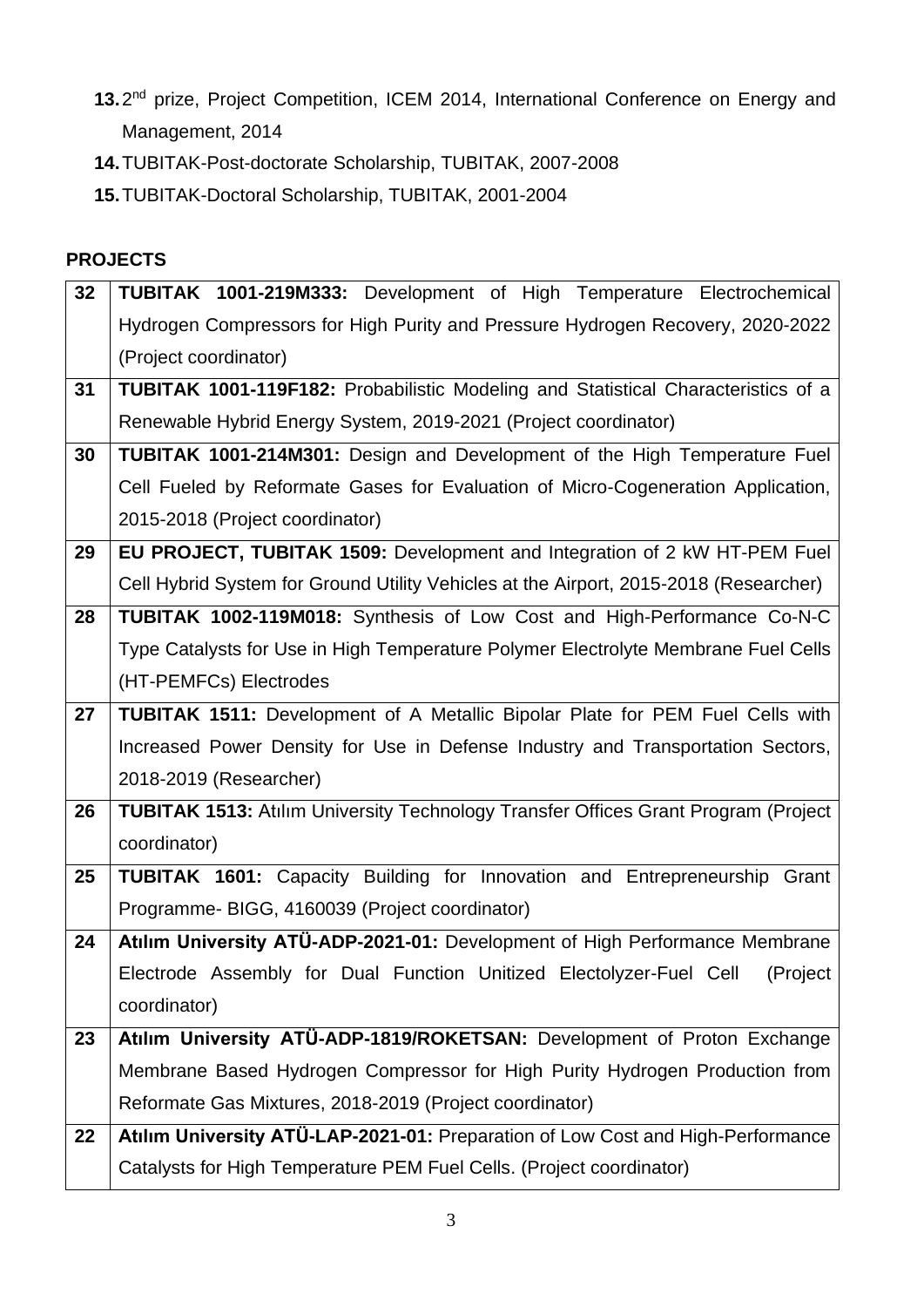| 21                      | Atılım University ATÜ-LAP-1920-01/ROKETSAN: Development of Regenerative                              |
|-------------------------|------------------------------------------------------------------------------------------------------|
|                         | Fuel Cell System for Space Application (Project coordinator)                                         |
| 20                      | Atılım University ATÜ-LAP-1819/ROKETSAN: Design of the Liquid Fuel Based Fuel                        |
|                         | Cell for Air-Independent Propulsion Systems, 2018-2019 (Project coordinator)                         |
| 19                      | Atılım University ATÜ-LAP-C-1718-06/ROKETSAN: Development of Ammonia                                 |
|                         | Borane Based Chemical Hydrogen Storage Technique for Fuel Cells Used in Aviation                     |
|                         | Applications, 2017-2018 (Project coordinator)                                                        |
| 18                      | ROKETSAN-TEKSIS Development of High Energy Density PEM Fuel Cell, 2016-2017                          |
|                         | (Researcher)                                                                                         |
| 17                      | Atılım University ATÜ-LAP-C-1617-05/ROKETSAN: Development of H <sub>2</sub> O <sub>2</sub> Fuel Cell |
|                         | Systems for Aerospace Applications, 2016-2017 (Project coordinator)                                  |
| 16                      | Atılım University ATÜ-LAP-C-1516-03: Hydrogen Production<br>from Sodium                              |
|                         | Borohydride and Development of Sodium Borohydride PEM Fuel Cell, 2015-2016                           |
|                         | (Project coordinator)                                                                                |
| 15                      | Dokuz Eylül University BAP: Development and Testing Direct Methanol Fuel Cell                        |
|                         | with Different Materials, 2016-2018 (Researcher)                                                     |
| 14                      | Dokuz Eylül University BAP: Development of Innovative Fuel Cells Based on Single                     |
|                         | Wall Carbon Nanotube and Multi Wall Carbon Nanotube, 2018 -2021 (Researcher)                         |
| 13                      | Atılım University ATÜ-LAP-1415-02: Development of High-Performance Membrane                          |
|                         | Electrode Assembly for PEM Fuel Cell and Use in Fuel Cell Powered Scooter                            |
|                         | Prototype, 2014-2015 (Project coordinator)                                                           |
| 12                      | TUBITAK-2241/A Development of High-Performance electrodes for Portable PEM                           |
|                         | Fuel Cells, 2014-2015 (Project coordinator)                                                          |
| 11                      | Ankara Development Agency: Development of PEM Fuel Cell UPS, 2013-2014                               |
|                         | (Project coordinator)                                                                                |
| 10                      | TUBITAK 1507-Development of 500 W PEM Fuel Cell Generator, 2012-2013                                 |
|                         | (Researcher)                                                                                         |
| 9                       | ICHET International H2-FC projects: Development of 3 kW Fuel Cell system, 2010-                      |
|                         | 2012 (Project coordinator)                                                                           |
| 8                       | Atılım University ATÜ-LAP-SD-1314-02: Development of High Performance MEA for                        |
|                         | PEM Fuel Cell and Prototype Application of Solar Hydrogen Energy Hybrid System,                      |
|                         | 2013-2014 (Project coordinator)                                                                      |
| $\overline{\mathbf{r}}$ | TUBITAK-MAG-109M221: Development<br>Composite<br>Membranes<br>0f<br>and                              |
|                         | Electrocatalyst for PEM Fuel Cells and Investigation of Long-Term Stabilities, 2009-                 |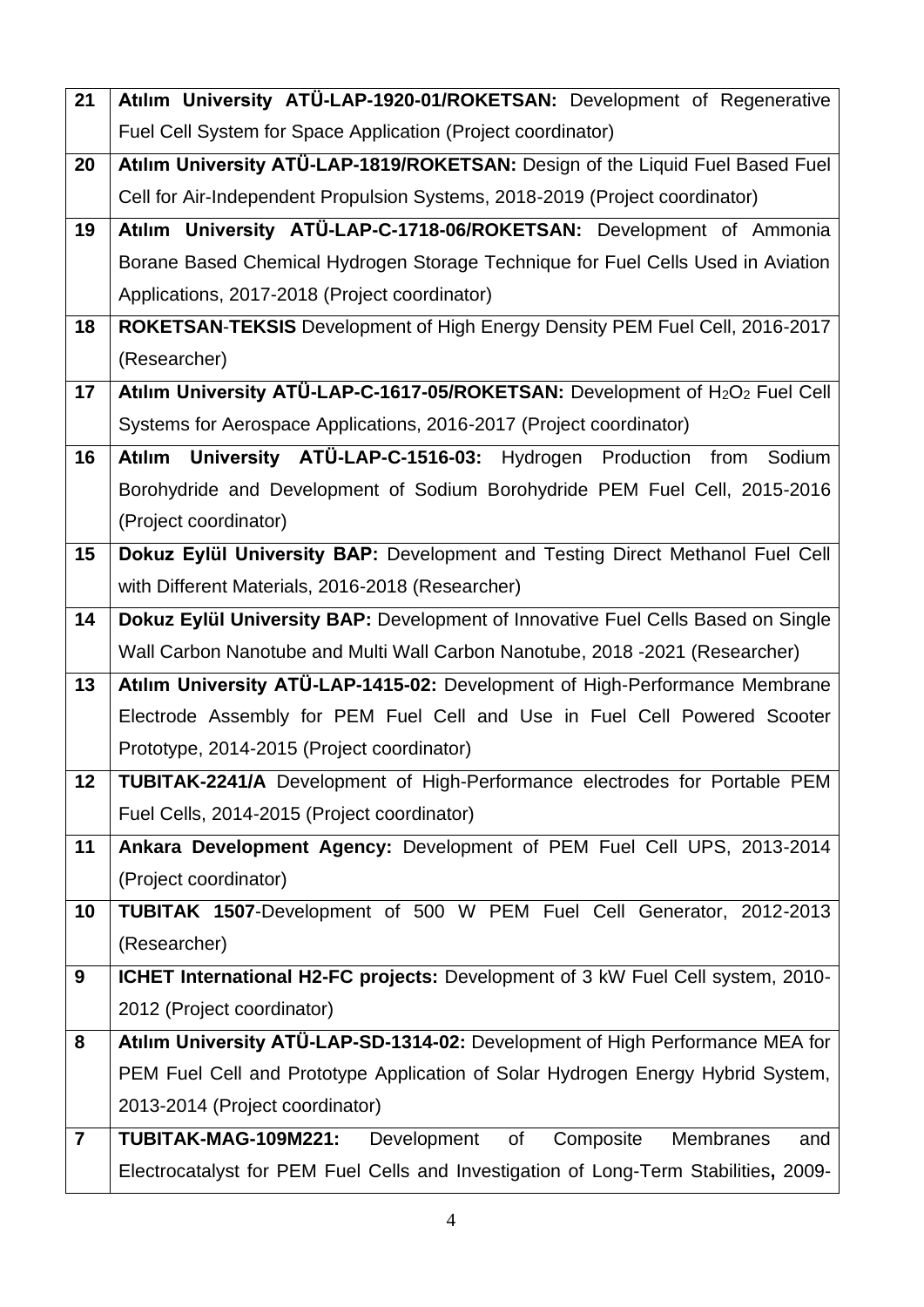|                         | 2012 (Researcher)                                                                    |
|-------------------------|--------------------------------------------------------------------------------------|
| $6\phantom{1}$          | <b>TUBITAK-MAG-104M364:</b> Development of High Temperature Proton Exchange          |
|                         | Membrane Fuel Cell, 2008-2005 (Researcher)                                           |
| 5                       | <b>ODTU-BAP-03-04-2008-07:</b> High Temperature Proton Exchange Membrane Fuel        |
|                         | Cells, 2008-2010 (Researcher)                                                        |
| $\overline{\mathbf{4}}$ | <b>DPT Project 02K 120 290-16:</b> Synthesis of New Membranes for Proton Exchange    |
|                         | Membrane Fuel Cells and Performance Evaluation in Prototype Fuel Cell, 2003-2006     |
|                         | (Researcher)                                                                         |
| $\mathbf{3}$            | TUBITAK-TBAG-101T188: BIOENG1: Synthesis/ Production/ Characterization               |
|                         | Application of Biodegradable Polymer and Composite Biomaterials for Soft and Hard    |
|                         | Tissue Therapy and Repair. BIOENG2: Design of the carrier for gene delivery to cells |
|                         | and Cell Culture Applications, 2002-2005 (Researcher)                                |
| $\overline{2}$          | <b>TUBITAK-TBAG-105T509:</b> Tissue Engineering for Biomedical Technology, FP6-SSA-  |
|                         | 2, 2006-2008 (Researcher)                                                            |
| $\mathbf 1$             | <b>TÜBITAK BIDEP:</b> Synthesis and Characterization of Sulfonated Polyarylene Ether |
|                         | Sulfone Membranes for Proton Exchange Membrane Fuel Cell, 2007-2008 (Project         |
|                         | coordinator)                                                                         |

## **RESEARCH INTERESTS**

| 1              | <b>Renewable Energy Systems</b>                    |
|----------------|----------------------------------------------------|
| $\mathbf{2}$   | Fuel Cells and Proton Exchange Membrane Fuel Cells |
| 4              | <b>Hydrogen Energy</b>                             |
| 5              | Polymer synthesis and characterization             |
| 6              | Catalyst synthesis and characterization            |
| $\overline{7}$ | Design of the PEM Fuel Cell Stack                  |
| 8              | <b>Solar Energy Technologies</b>                   |
| 9              | <b>Hybrid Energy Systems</b>                       |
| 10             | Electrochemical Hydrogen Production                |

## **CITATIONS**

| Web of Science Number of Citations (Without self-<br>citation) | 1830 (1676) |
|----------------------------------------------------------------|-------------|
| H-index (ISI Web of Science):                                  | 26          |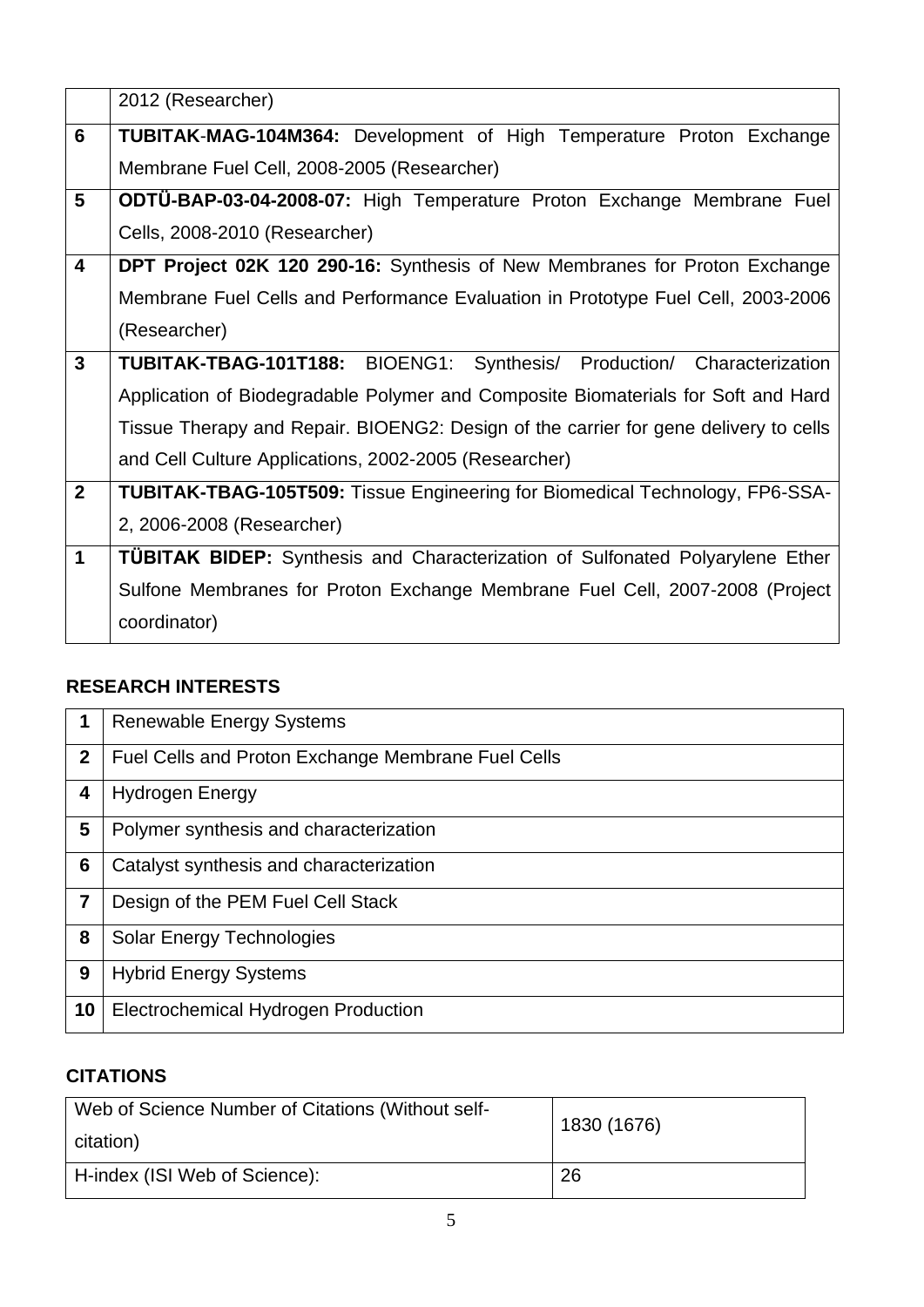| Citations (Google Scholar) | 2556 |
|----------------------------|------|
| H-index (Google Scholar):  | 30   |

#### **PATENTS**

- **1.** 2016/16570-Yüksek Sıcaklıkta Çalışabilen Proton İletken Zarlı Yakıt Hücreleri için Hibrid Zarların Geliştirilmesi.
- **2.** 2021/019653- Development of Integrated Gas Distribution Plate for High Temperature Electrochemical Hydrogen Compressors (review process continues)
- **3.** 2022/003358-Design of new supported binuclear platinum(III) catalysts containing sulphato or hydrogenphosphate bridge ligand for electrochemical power systems (review process continues)

#### **SCI PUBLICATIONS**

| 69 | Güvenç Umur Alpaydin, Gizem Nur Bulanik Durmuş, Can Özgür Colpan, Yılser          |
|----|-----------------------------------------------------------------------------------|
|    | Devrim, Mathematical modeling of a direct dimethyl ether fuel cell, International |
|    | Journal of Energy Research, 2022, 1-14. DOI: 10.1002/er.7966.                     |
| 68 | Berna Sezgin, Yilser Devrim, Tayfur Ozturk, Inci Eroglu, Hydrogen Energy Systems  |
|    | for Underwater, Applications, International Journal of Hydrogen Energy, 2022      |
|    | (accepted).                                                                       |
| 67 |                                                                                   |
|    | Yilser Devrim, Gizem Nur Bulanık Durmuş, Composite membrane by incorporating      |
|    | sulfonated graphene oxide in polybenzimidazole for high-temperature proton        |
|    | exchange membrane fuel cells, International Journal of Hydrogen Energy, 2022,     |
|    | 10.1016/j.ijhydene.2021.12.257.                                                   |
| 66 |                                                                                   |
|    | Oğuzhan Eren, Necati Özkan, Yılser Devrim, Preparation<br>Enis<br>of              |
|    | polybenzimidazole/ZIF-8 and polybenzimidazole/UiO-66 composite membranes with     |
|    | enhanced proton conductivity, International Journal of Hydrogen Energy, 2021,     |
|    | https://doi.org/10.1016/j.ijhydene.2021.11.045                                    |
| 65 |                                                                                   |
|    | Gizem Nur Bulanik Durmus, C.Ozgur Colpan, Yilser Devrim, Investigation of the     |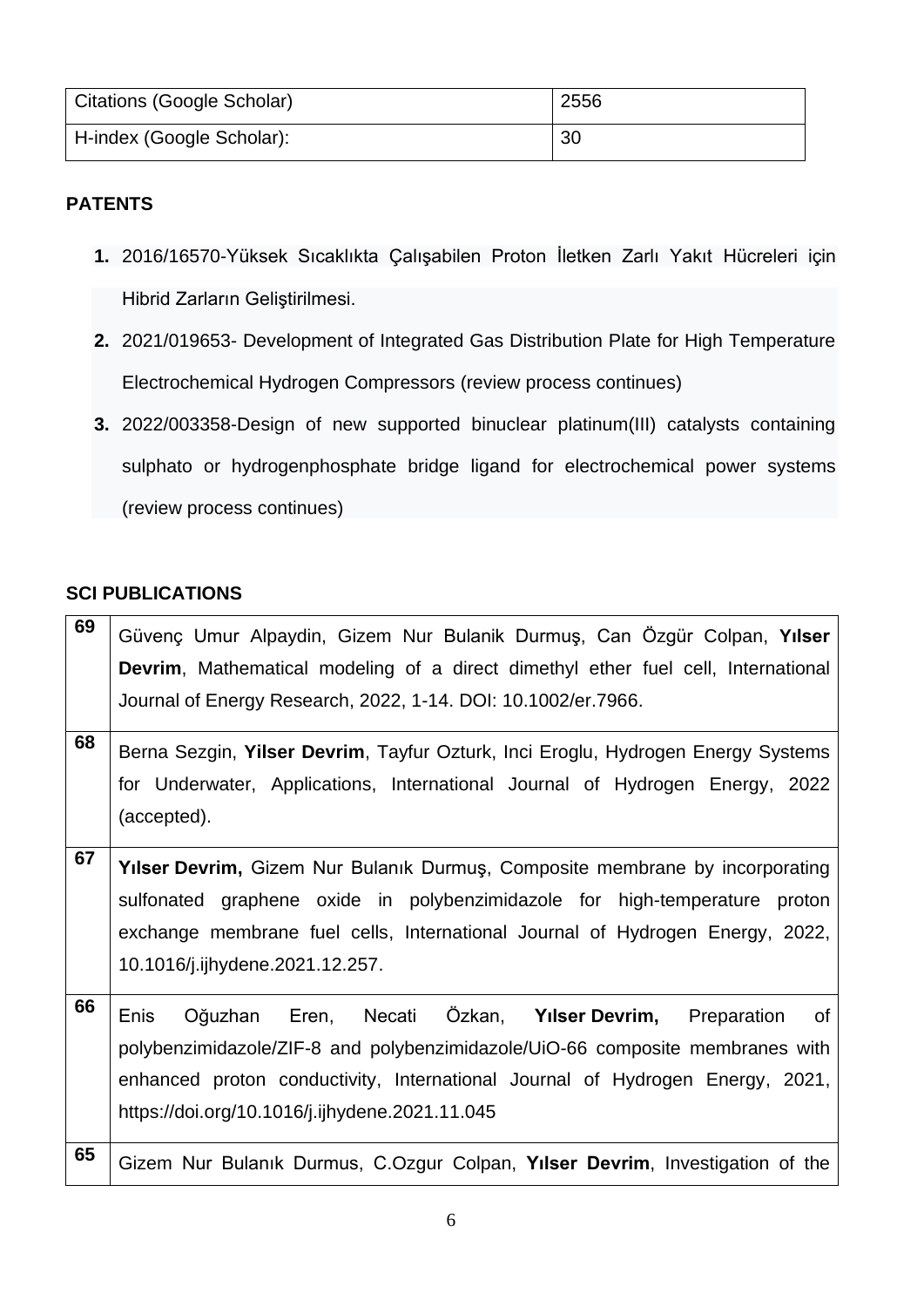|    | performance of high-temperature electrochemical hydrogen purification from            |
|----|---------------------------------------------------------------------------------------|
|    | reformate gases, International Journal of Energy Research, 2022, 1-13, DOI:           |
|    | 10.1002/er.7940.                                                                      |
| 64 | Dedar Emad Hussin, Yağmur Budak, Yılser Devrim, Development and performance           |
|    | analysis of polybenzimidazole/boron nitride composite membranes for<br>high-          |
|    | temperature PEM fuel cells, International Journal of Energy Research, 2021,           |
|    | https://doi.org/10.1002/er.7418                                                       |
|    |                                                                                       |
| 63 | Gizem Nur Bulanık Durmus, C.Ozgur Colpan, Yılser Devrim, A review on the              |
|    | development of the electrochemical hydrogen compressors, Journal of Power             |
|    | Sources, Volume 494, 2021, 229743, https://doi.org/10.1016/j.jpowsour.2021.229743.    |
| 62 | Ceren Ceylan, Yılser Devrim, Design and simulation of the PV/PEM fuel cell-based      |
|    | hybrid energy system using MATLAB/Simulink for greenhouse application,                |
|    | International Journal of Hydrogen Energy, Volume 46, Issue 42,                        |
|    | 2021, 22092-22106, https://doi.org/10.1016/j.ijhydene.2021.04.034.                    |
| 61 | Tuqa Majeed Hameed Al-Msrhad, Yılser Devrim, Arife Uzundurukan, Yağmur Budak,         |
|    | Investigation of hydrogen production from sodium borohydride by carbon nano tube-     |
|    | PdRu<br>bimetallic<br>catalyst<br>for<br>PEM<br>fuel<br>graphene<br>supported<br>cell |
|    | application, International Journal<br>of<br>Energy Research Early View.<br>2021,      |
|    | https://doi.org/10.1002/er.7417                                                       |
| 60 | Serkan Eryilmaz, İrem Bulanık, Yilser Devrim, Reliability based modeling of hybrid    |
|    | solar/wind power system for long term performance assessment, Reliability             |
|    | Engineering & System Safety, 2021, 209, 107478.                                       |
| 59 | Arife Uzundurukan, Elif Seda Akça, Yağmur Budak, Yılser Devrim, Carbon nanotube-      |
|    | graphene supported bimetallic electrocatalyst for direct borohydride hydrogen         |
|    | peroxide fuel cells, Renewable Energy, vol. 172(C), 1351-1364.                        |
|    | https://doi.org/10.1016/j.renene.2020.12.003                                          |
| 58 | Enis Oğuzhan Eren, Necati Özkan, Yılser Devrim, Development of Non-Noble Co-N-        |
|    | C Electrocatalyst for High-Temperature Proton Exchange Membrane Fuel Cells,           |
|    | International Journal of Hydrogen Energy, 2020, 45, 33957-33967.                      |
| 57 | Mogdam Gassy Hussein Al- Tememy, Yilser Devrim, Development of effective              |
|    | bimetallic catalyst for high temperature PEM fuel cell to improve CO tolerance,       |
|    | International Journal of Energy Research, 2020, 45, 2, 3343-3357.                     |
| 56 | Enis Oğuzhan Eren, Necati Özkan, Yılser Devrim, Polybenzimidazole-modified            |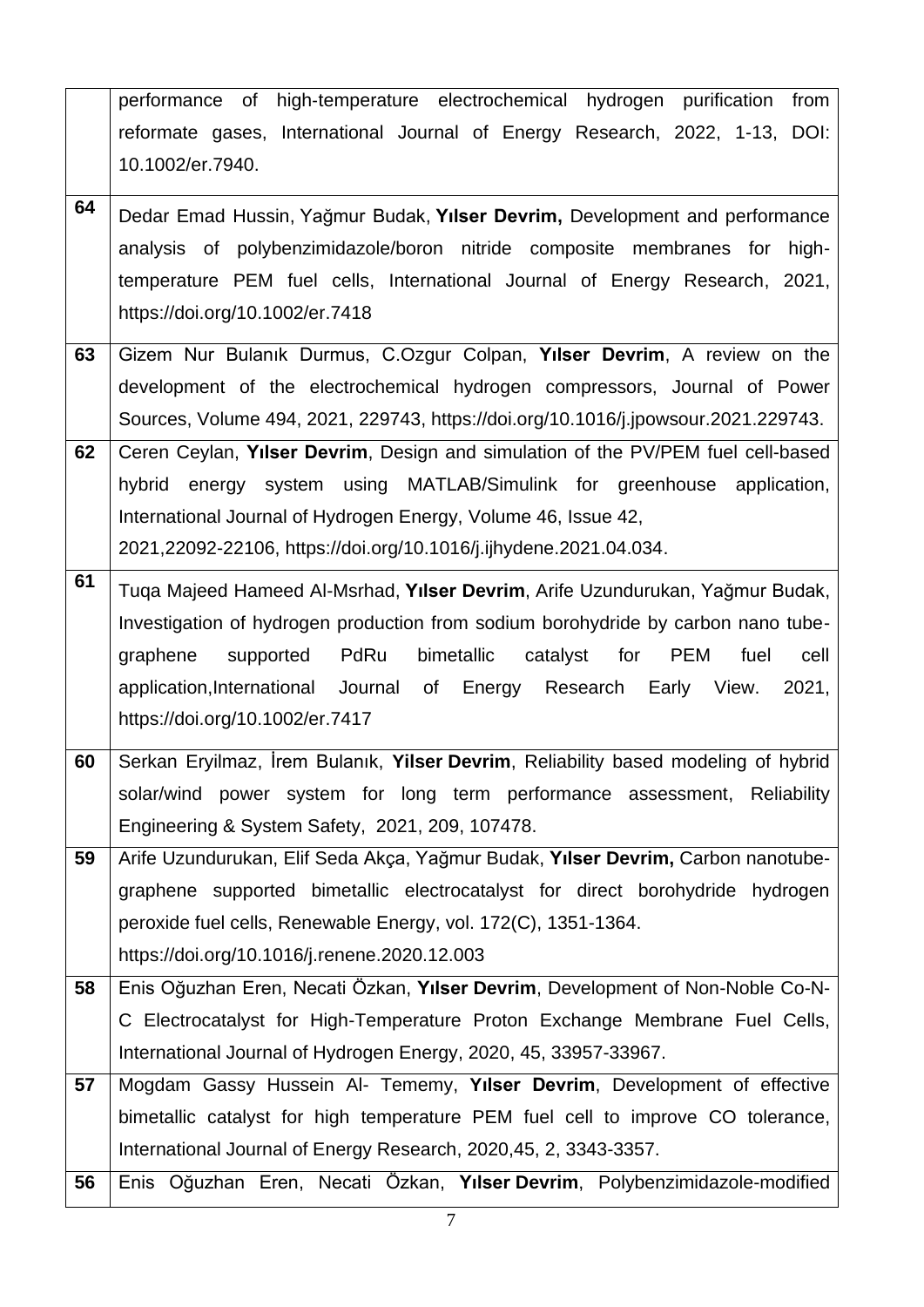|    | carbon nanotubes as a support material for platinum-based high-temperature proton          |
|----|--------------------------------------------------------------------------------------------|
|    | exchange membrane fuel cell electrocatalysts, International Journal of Hydrogen            |
|    | Energy, 2020, DOI: 10.1016/j.ijhydene.2020.07.101 (In press)                               |
| 55 | Yağmur Budak, Yılser Devrim, Evaluation of hybrid solar-wind-hydrogen energy               |
|    | system based on methanol electrolyzer, International Journal of Energy Research,           |
|    | 2020, 44, 13, 10222-102.                                                                   |
| 54 | Yağmur Budak, Yılser Devrim, Micro-Cogeneration Application of a<br>High-                  |
|    | Temperature PEM Fuel Cell Stack Operated with Polybenzimidazole based                      |
|    | Membranes, International Journal of Hydrogen Energy, 2020, 45, 35198-35207.                |
| 53 | Yilser Devrim and Serkan Eryilmaz, Reliability based evaluation of hybrid wind-solar       |
|    | energy system, Journal of Risk and Reliability, 2020, 235, 1, 136-143.                     |
| 52 | Cihangir Kan, Yilser Devrim, Serkan Eryilmaz, On the theoretical distribution of the       |
|    | wind farm power when there is a correlation between wind speed and wind turbine            |
|    | availability, Reliability Engineering & System Safety, Volume 203, 2020, 107115.           |
| 51 | Arife Uzundurukan, Muhittin Bilgili, Yılser Devrim, Examination of compression             |
|    | effects on PEMFC performance by numerical and experimental analyses, International         |
|    | Journal of Hydrogen Energy, 45, 60, 35085-35096.                                           |
| 50 | Arife, Sağlam, Yılser Devrim, Carbon nanotube-graphene hybrid supported platinum           |
|    | as an effective catalyst for hydrogen generation from hydrolysis of ammonia borane,        |
|    | International Journal of Hydrogen Energy, 44, 49, 2019, 26773-26782.                       |
| 49 | Serkan Eryilmaz, Yilser Devrim, Reliability and optimal replacement policy for a k-        |
|    | out-of-n system subject to shocks, Reliability Engineering & System Safety, 188,           |
|    | 2019, 393-397.                                                                             |
| 48 | Serkan Eryilmaz, Yılser Devrim, Theoretical derivation of wind plant power                 |
|    | distribution with the consideration of wind turbine reliability, Reliability Engineering & |
|    | System Safety, 185, 2019, 192-197.                                                         |
| 47 | Arife, Sağlam, Yılser Devrim, Hydrogen generation from sodium borohydride                  |
|    | hydrolysis by multi-walled carbon nanotube supported platinum catalyst: A kinetic          |
|    | study, International Journal of Hydrogen Energy, 44, 33, 2019, 17586-17594.                |
| 46 | Yağmur Budak, Yılser Devrim, Comparative study of PV/PEM fuel cell hybrid energy           |
|    | based on methanol and water electrolysis, Energy Conversion and<br>system                  |
|    | Management, 2019, 179, , 46-57.                                                            |
| 45 | <b>Yilser Devrim, Elif Damla Arica, Investigation of the effect of graphitized carbon</b>  |
|    | nanotube catalyst support for high temperature PEM fuel cells, International Journal of    |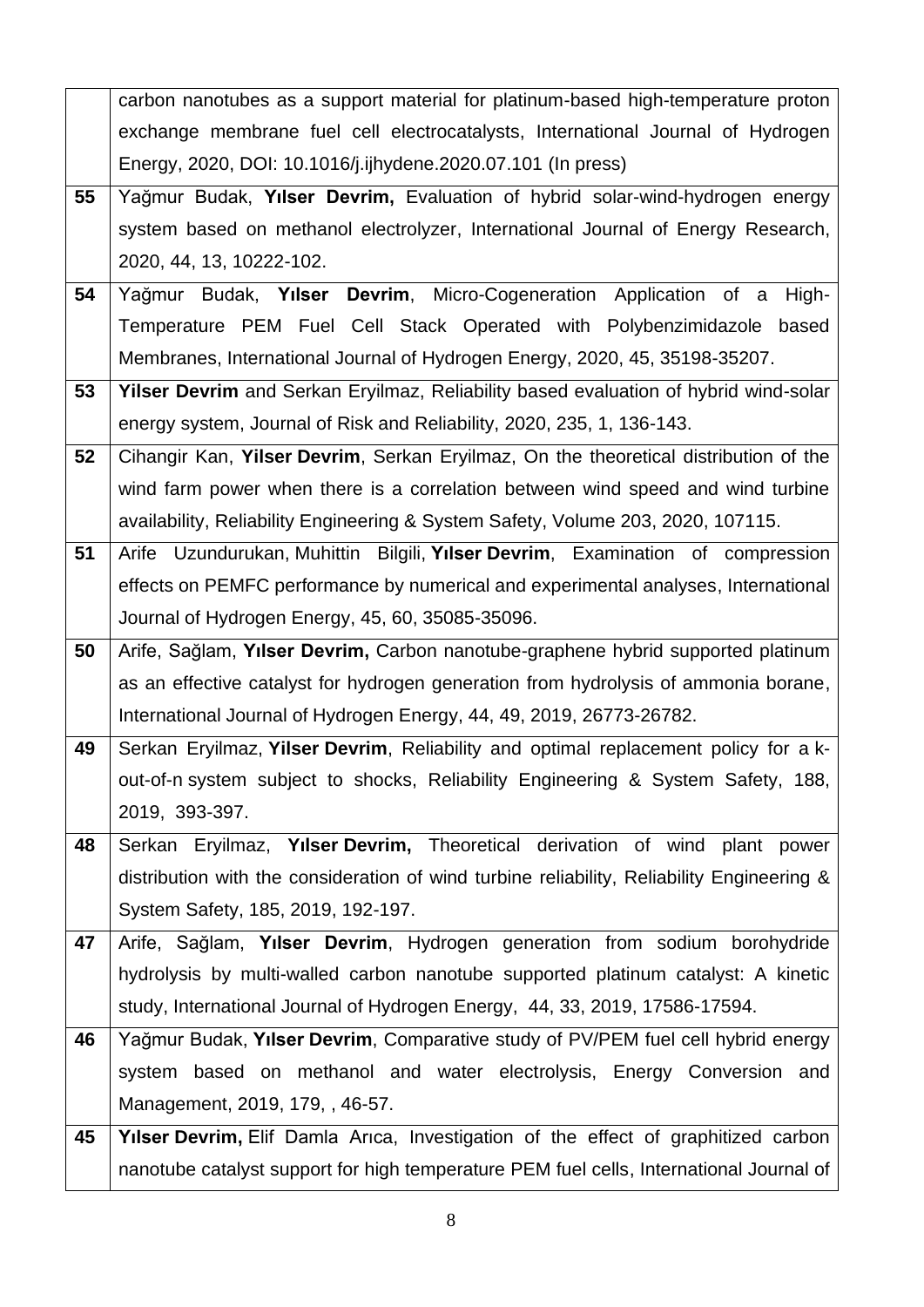|    | Hydrogen Energy, 2019, inpress.                                                                                                                                       |
|----|-----------------------------------------------------------------------------------------------------------------------------------------------------------------------|
| 44 | Yilser Devrim, Elif Damla Arica, Multi-walled carbon nanotubes decorated by                                                                                           |
|    | platinum catalyst for high temperature PEM fuel cell, International Journal of Hydrogen                                                                               |
|    | Energy, 2019, 44, 34, 18951-18966.                                                                                                                                    |
| 43 | Yagmur Nalbant, C. Ozgur Colpan, Yılser Devrim, Energy and exergy performance                                                                                         |
|    | assessments of a high temperature-proton exchange membrane fuel cell based                                                                                            |
|    | integrated cogeneration system, International Journal of Hydrogen Energy, 2019,                                                                                       |
|    | 43:3578-3589.                                                                                                                                                         |
| 42 | Güvenç Apaydın, Can Özgür Çolpan, Yılser Devrim, Performance of a HT-PEMFC                                                                                            |
|    | having a Catalyst with Graphene and Multi-Walled Carbon Nanotube Support,                                                                                             |
|    | International Journal of Energy Research, 2019;1-12.                                                                                                                  |
| 41 | Yilser Devrim, Ayhan Albostan, Hüseyin Devrim, Experimental investigation of CO                                                                                       |
|    | tolerance in high temperature PEM fuel cells, International Journal of Hydrogen                                                                                       |
|    | Energy, 2018, 43, 18672-18681.                                                                                                                                        |
| 40 | Yağmur Budak, Yılser Devrim, Investigation of micro-combined heat and power                                                                                           |
|    | application of PEM fuel cell systems, Energy Conversion and Management, Volume                                                                                        |
|    | 160, 486-494, 2018                                                                                                                                                    |
| 39 | Yilser Devrim, Elif Damla Arica, Ayhan Albostan, Graphene based catalyst supports                                                                                     |
|    | for high temperature PEM fuel cell application, International Journal of Hydrogen                                                                                     |
|    | Energy, Volume 43, Issue 26, 11820-11829, 2018.                                                                                                                       |
|    |                                                                                                                                                                       |
| 38 | Dilara Gulcin Caglayan, Berna Sezgin, Yılser Devrim, Inci Eroglu, Three-dimensional                                                                                   |
|    | non-isothermal model development of high temperature PEM Fuel Cells, International                                                                                    |
|    | Journal of Hydrogen Energy, Volume 43, Issue 23, 10834-10841, 2018                                                                                                    |
| 37 | Yagmur Nalbant, C. Ozgur Colpan, Yilser Devrim, Development of a one-dimensional                                                                                      |
|    | and semi-empirical model for a high temperature proton exchange membrane fuel                                                                                         |
|    | cell, International Journal of Hydrogen Energy, Volume 43, Issue 11, 2018, 5939-                                                                                      |
|    | 5950.                                                                                                                                                                 |
| 36 | Ercelik, Yılser Devrim, C.<br>Ozden, Mustafa<br>Ozgur<br>Colpan, Feridun<br>Adnan                                                                                     |
|    | Hamdullahpur, Evaluation of sulfonated polysulfone/zirconium hydrogen phosphate                                                                                       |
|    | composite membranes for direct methanol fuel cells, Electrochimica Acta, Volume                                                                                       |
|    | 256, Pages 196-210, 2017.                                                                                                                                             |
| 35 | Yağmur Özdemir, Nurhan Üregen, Yılser Devrim, Polybenzimidazole<br>based                                                                                              |
|    | nanocomposite membranes with enhanced proton conductivity for high temperature<br>PEM fuel cells, International Journal of Hydrogen Energy, Volume 42, Issue 4, Pages |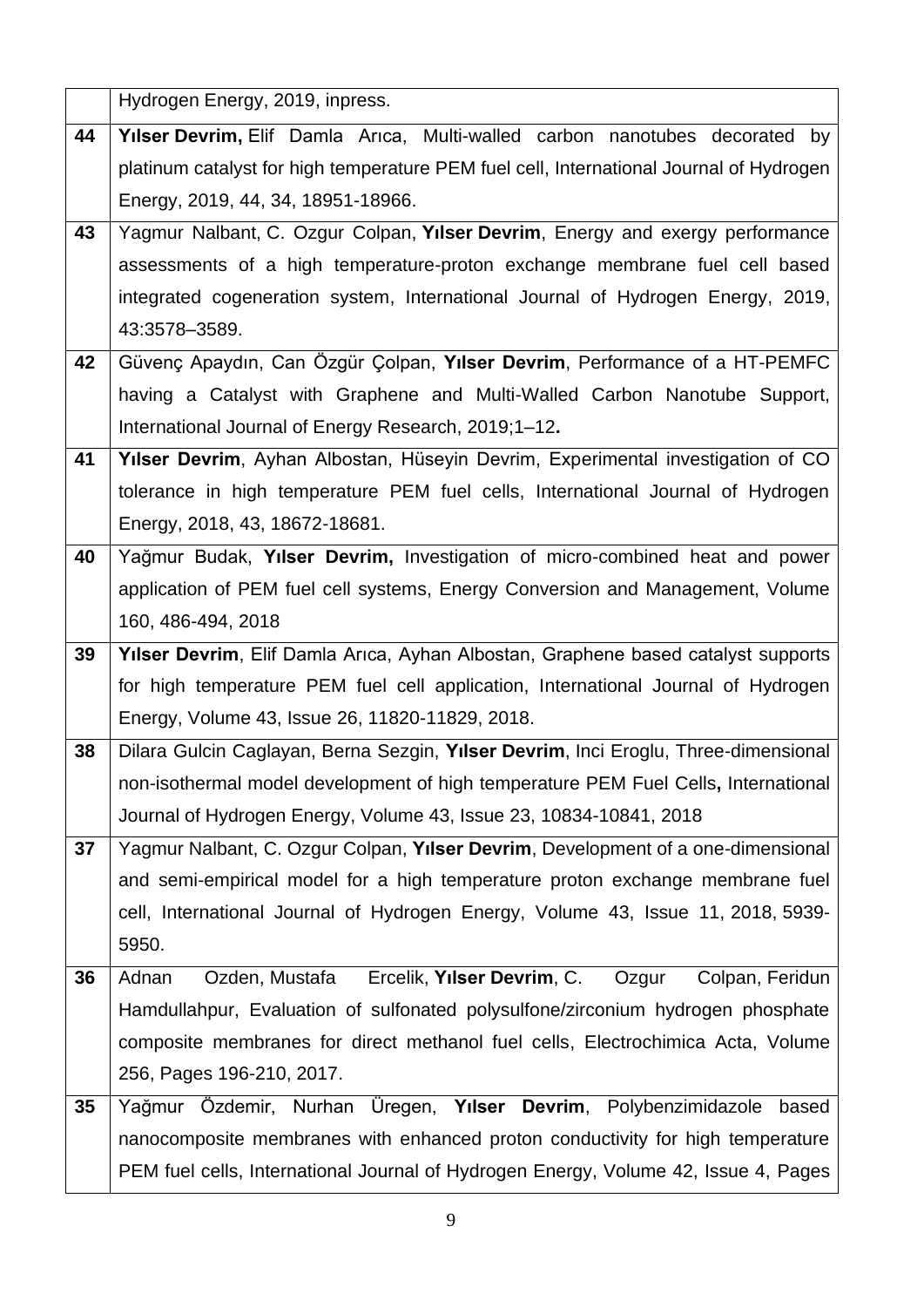|    | 2648-2657, 2017.                                                                            |
|----|---------------------------------------------------------------------------------------------|
| 34 | Yağmur Özdemir, Necati Özkan, Yılser Devrim, Fabrication and Characterization of            |
|    | Cross-linked Polybenzimidazole Based Membranes for High Temperature PEM Fuel                |
|    | Cells, Electrochimica Acta, Volume 245, Pages 1-13, 2017.                                   |
| 33 | Mustafa Ercelik, Adnan Ozden, Yılser Devrim, C. Ozgur Colpan, Investigation of              |
|    | Nafion based composite membranes on the performance of DMFCs, International                 |
|    | Journal of Hydrogen Energy, Volume 42, Issue 4, Pages 2658-2668, 2017.                      |
| 32 | Nurhan Üregen, Kübra Pehlivanoğlu, Yağmur Özdemir, Yılser Devrim, Development               |
|    | of polybenzimidazole/graphene oxide composite membranes for high temperature                |
|    | PEM fuel cells, International Journal of Hydrogen Energy, Volume 42, Issue 4, Pages         |
|    | 2636-2647, 2017.                                                                            |
| 31 | Yilser Devrim, Levent Bilir, Performance investigation of a wind turbine-solar              |
|    | photovoltaic panels–fuel cell hybrid system installed at Incek region – Ankara, Turkey,     |
|    | Energy Conversion and Management, Volume 126, 759-766, 2016                                 |
| 30 | Berna Sezgin, Dilara Gulcin Caglayan, Yilser Devrim, Thomas Steenberg, Inci                 |
|    | Eroglu, Modeling and sensitivity analysis of high temperature PEM fuel cells by using       |
|    | Comsol Multiphysics, International Journal of Hydrogen Energy, Volume 41, Issue 23,         |
|    | Pages 10001-10009, 2016                                                                     |
| 29 | Eroglu, Polybenzimidazole/SiO <sub>2</sub> hybrid<br>Yılser Devrim, Hüseyin Devrim,<br>Inci |
|    | membranes for high temperature proton exchange membrane fuel cells, International           |
|    | Journal of Hydrogen Energy, Volume 41, Issue 23, Pages 10044-10052, 2016.                   |
| 28 | Dilara Gulcin Caglayan, Berna Sezgin, Yilser Devrim, Inci Eroglu, Three-                    |
|    | dimensional modeling of a high temperature polymer electrolyte membrane fuel cell           |
|    | different<br>operation<br>temperatures,<br>International<br>Journal<br>of<br>Hydrogen<br>at |
|    | Energy, Volume 41, Issue 23, Pages 10060-10070, 2016.                                       |
| 27 | Yilser Devrim, and Ayhan Albostan, Graphene-Supported Platinum Catalyst-Based               |
|    | Membrane Electrode Assembly for PEM Fuel Cell Journal of Electronic Materials,              |
|    | Volume 45, Issue 8, Pages 3900-3907, 2016                                                   |
| 26 | Özdemir, Nurhan Üregen, Yılser Devrim, Polybenzimidazole<br>Yağmur<br>based                 |
|    | nanocomposite membranes with enhanced proton conductivity for high temperature              |
|    | <b>PEM</b><br>fuel<br>cells,<br>International<br>Journal<br>οf<br>Energy<br>Hydrogen        |
|    | Volume: 42 Issue: 4 Pages: 2648-2657, 2016.                                                 |
| 25 | Ekin Özgirgin, Yılser Devrim, Ayhan Albostan, Modeling and simulation of a hybrid           |
|    | photovoltaic (PV) module-electrolyzer-PEM fuel cell system for micro-cogeneration           |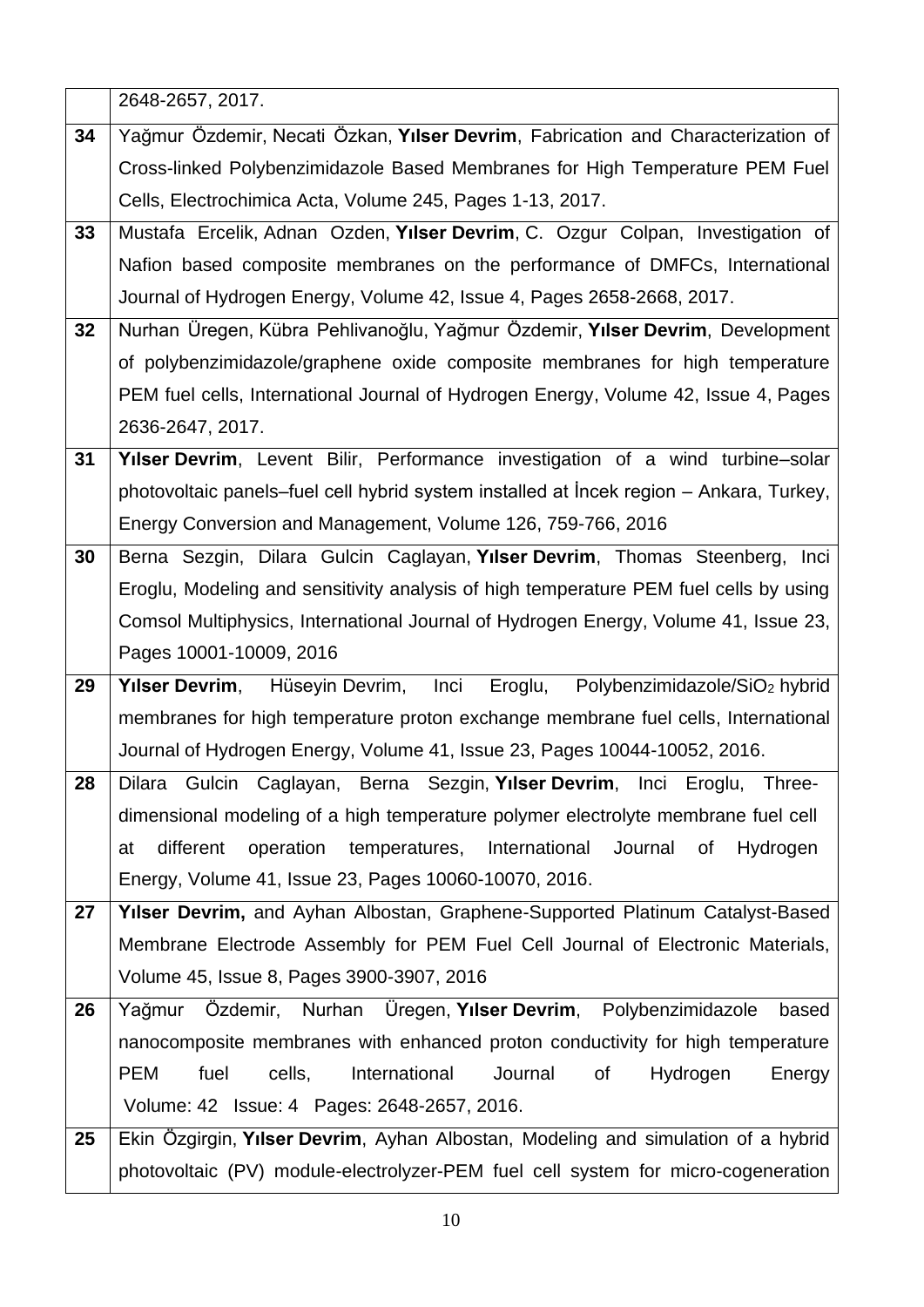|    | applications, International Journal of Hydrogen Energy, Volume 40, Pages 15336-      |
|----|--------------------------------------------------------------------------------------|
|    | 15342, Issue 44, 2015.                                                               |
| 24 | Levent Bilir, Mehmet İmir, Yılser Devrim, Ayhan Albostan, Seasonal and yearly wind   |
|    | speed distribution and wind power density analysis based on Weibull distribution     |
|    | function, International Journal of Hydrogen, Volume 40, Issue 44, Pages 15301-       |
|    | 15310, 2015.                                                                         |
| 23 | Yılser Devrim, Ayhan Albostan, Enhancement of PEM fuel cell performance at higher    |
|    | temperatures and lower humidities by high performance membrane electrode             |
|    | assembly based on Nafion/zeolite membrane, International Journal of Hydrogen         |
|    | Energy, Volume 40, Issue 44, Pages 15328-15335, 2015.                                |
| 22 | Levent Bilir, Mehmet Imir, Yılser Devrim, Ayhan Albostan, An investigation on wind   |
|    | energy potential and small scale wind turbine performance at lncek region – Ankara,  |
|    | Turkey, Energy Conversion and Management, Volume 103, Pages 910-923, 2015.           |
| 21 | Yılser Devrim, Kübra Pehlivanoğlu, Design of a hybrid photovoltaic-electrolyzer-PEM  |
|    | fuel cell system for developing solar model, Phys. Status Solidi C, Pages 1-6, 2015. |
| 20 | Yilser Devrim, Huseyin Devrim, Inci Eroglu, Development of 500 W PEM fuel cell       |
|    | power generators, International Journal of<br>portable<br>stack for<br>Hydrogen      |
|    | Energy, Volume 40, Issue 24, Pages 7707-7719, 2015.                                  |
| 19 | Yilser Devrim, Huseyin Devrim, PEM fuel cell short stack performances of silica      |
|    | doped nanocomposite membranes, International Journal of Hydrogen Energy, Volume      |
|    | 40, Issue 24, Pages 7870-7878, 2015.                                                 |
| 18 | Yılser Devrim, Fabrication and Performance Evaluation of Hybrid Membrane based       |
|    | on a Sulfonated Polyphenyl Sulfone/Phosphotungstic acid/Silica for Proton Exchange   |
|    | Membrane Fuel Cell at Low Humidity Conditions, Electrochimica Acta, Volume           |
|    | 146, Pages 741-751, 2014.                                                            |
| 17 | Yilser Devrim, Preparation and testing of Nafion/titanium dioxide nanocomposite      |
|    | membrane electrode assembly by ultrasonic coating technique, Journal of Applied      |
|    | Polymer Science, Volume 131, Issue 15, 2014.                                         |
| 16 | Yilser Devrim, Preparation and testing of Nafion/titanium dioxide nanocomposite      |
|    | membrane electrode assembly by ultrasonic coating technique, Journal of Applied      |
|    | Polymer Science, Volume 131, Issue 15, 5 August 2014.                                |
| 15 | Yılser Devrim, Serdar Erkan, Nurcan Baç, İnci Eroğlu, Nafion/Titanium Silicon Oxides |
|    | Nanocomposite Membranes for PEM Fuel Cells, International Journal of Energy          |
|    | Research, Volume 37, Issue 5, Pages 435–442, 2014.                                   |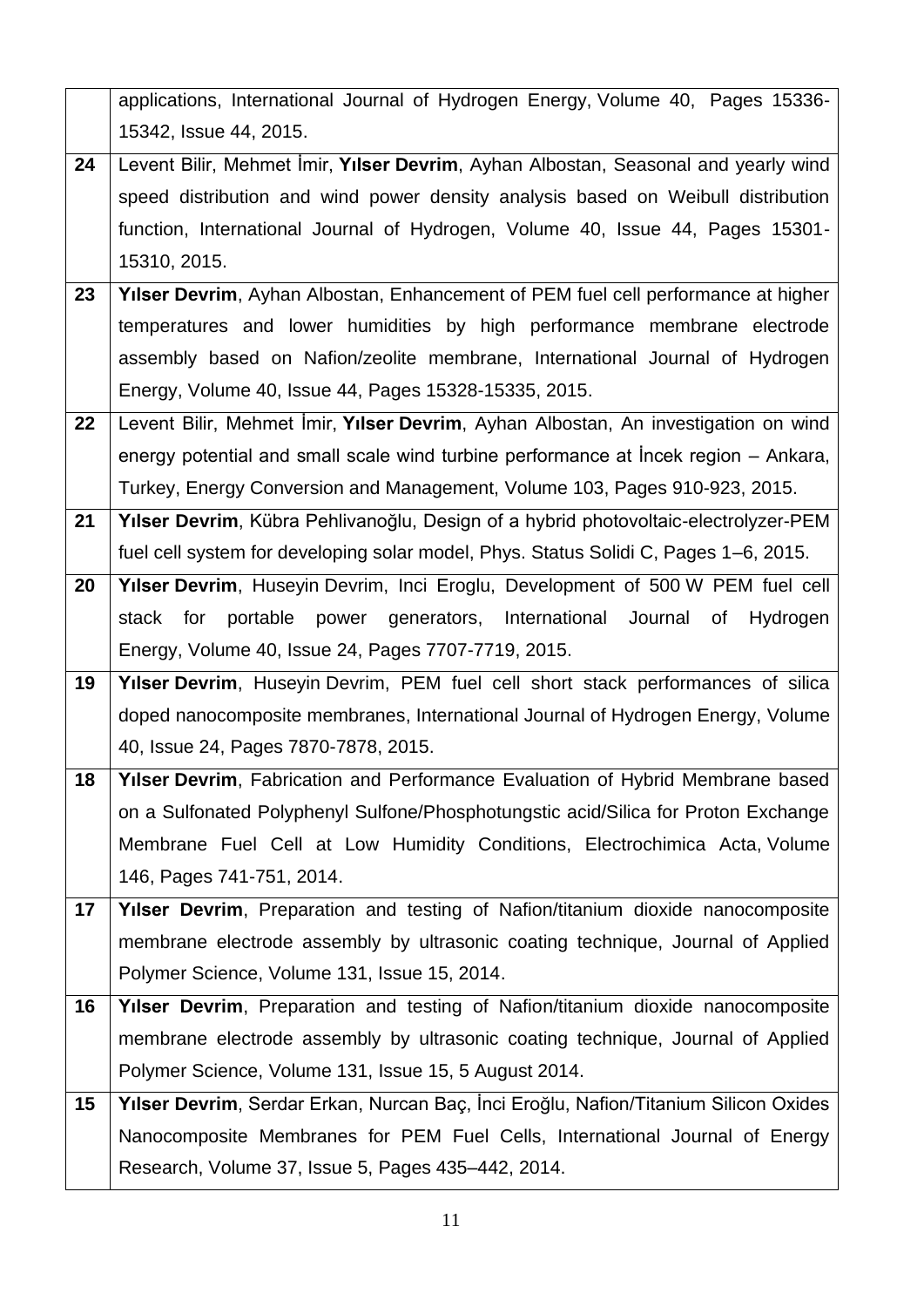| 14             | Yılser Devrim, Serdar Erkan, Nurcan Baç, İnci Eroğlu, Improvement of PEMFC               |
|----------------|------------------------------------------------------------------------------------------|
|                | performance with Nafion/Inorganic nanocomposite membrane electrode assembly              |
|                | prepared by ultrasonic coating technique, International Journal of Hydrogen              |
|                | Energy, Volume 37, Issue 21, 16748-16758, 2012.                                          |
| 13             | Dilek Ergun, Yılser Devrim, Nurcan Baç, İnci Eroğlu, Phosphoric acid doped               |
|                | polybenzimidazole membrane for high temperature PEM fuel cell, Journal of Applied        |
|                | Polymer Science, Special Issue: Membranes, Volume 124, Issue S1, pages E267–             |
|                | E277, 2012.                                                                              |
| 12             | Yılser Devrim, Serdar Erkan, Nurcan Baç,<br>Inci Eroğlu, Preparation and                 |
|                | Characterization of Sulfonated Polysulfone/Titanium Dioxide Composite Membranes          |
|                | for Proton Exchange Membrane Fuel Cells, International Journal of Hydrogen Energy,       |
|                | 34, 3467-3475, 2009.                                                                     |
| 11             | Yilser G. Devrim, Pyrolysis Kinetics of Blends of Yeni Çeltek Lignite, Energy Sources,   |
|                | Energy Sources, Part A, 30:238-246, 2008.                                                |
| 10             | Yilser G. Devrim, Zakir M.O. Rzaev and Erhan Pişkin, Physically and Chemically           |
|                | Cross-linked Poly [(maleic anhydride-alt-styrene)-co- 2- acrylamido- 2-methyl- 1-        |
|                | propanesulfonic acid)]/Poly(ethylene glycol) Proton-Exchange Membranes, Macromol.        |
|                | Chem. Phys., 208, 175-187, 2007                                                          |
| 9              | Yılser G. Devrim, Zakir M.O. Rzaev and Erhan Pişkin, Functionalization of Isotactic      |
|                | Polypropylene with Citraconic Anhydride, Polymer Bulletin, 59, 4, 447-456, 2007.         |
| 8              | Yilser G. Devrim, Zakir M.O. Rzaev and Erhan Pişkin, Synthesis<br>and                    |
|                | Characterization of Poly [((maleic anhydride)-alt-styrene)- co - (2-acrylamido-2-methyl- |
|                | 1-propanesulfonic acid)], Macromol. Chem. Phys., 207, 111–121, 2006.                     |
| $\overline{7}$ | Yılser Güldoğan, Sinan Eğri, Zakir M.O. Rzaev and Erhan Pişkin, Comparison of            |
|                | Maleic Anhydride Grafting onto Powder and Granular Polypropylene in Melt by              |
|                | Reactive Extrusion, Journal of Applied Polymer Science, Vol. 92, 3675-3684, 2004.        |
| $6\phantom{1}$ | Yılser Güldoğan, Tülay Durusoy and Tijen Özbaş Bozdemir, Effect of heating rate          |
|                | and particle size on pyrolysis kinetics of Gediz lignite, Energy Sources, 24, 8, 753-    |
|                | 760, 2002.                                                                               |
| 5              | Yılser Güldoğan, Vural Evren, Tülay Durusoy, Tijen Özbaş Bozdemir, Effects of            |
|                | heating rate and particle size on the pyrolysis kinetics of Mengen lignite, Energy       |
|                | Sources, 23, 377-344, 2001.                                                              |
| 4              | Yılser Güldoğan, Tijen Özbaş Bozdemir and Tülay Durusoy, Pyrolysis kinetics of           |
|                | blends of Gediz lignite with Denizli peat, Energy Sources, 23, 393-400, 2001.            |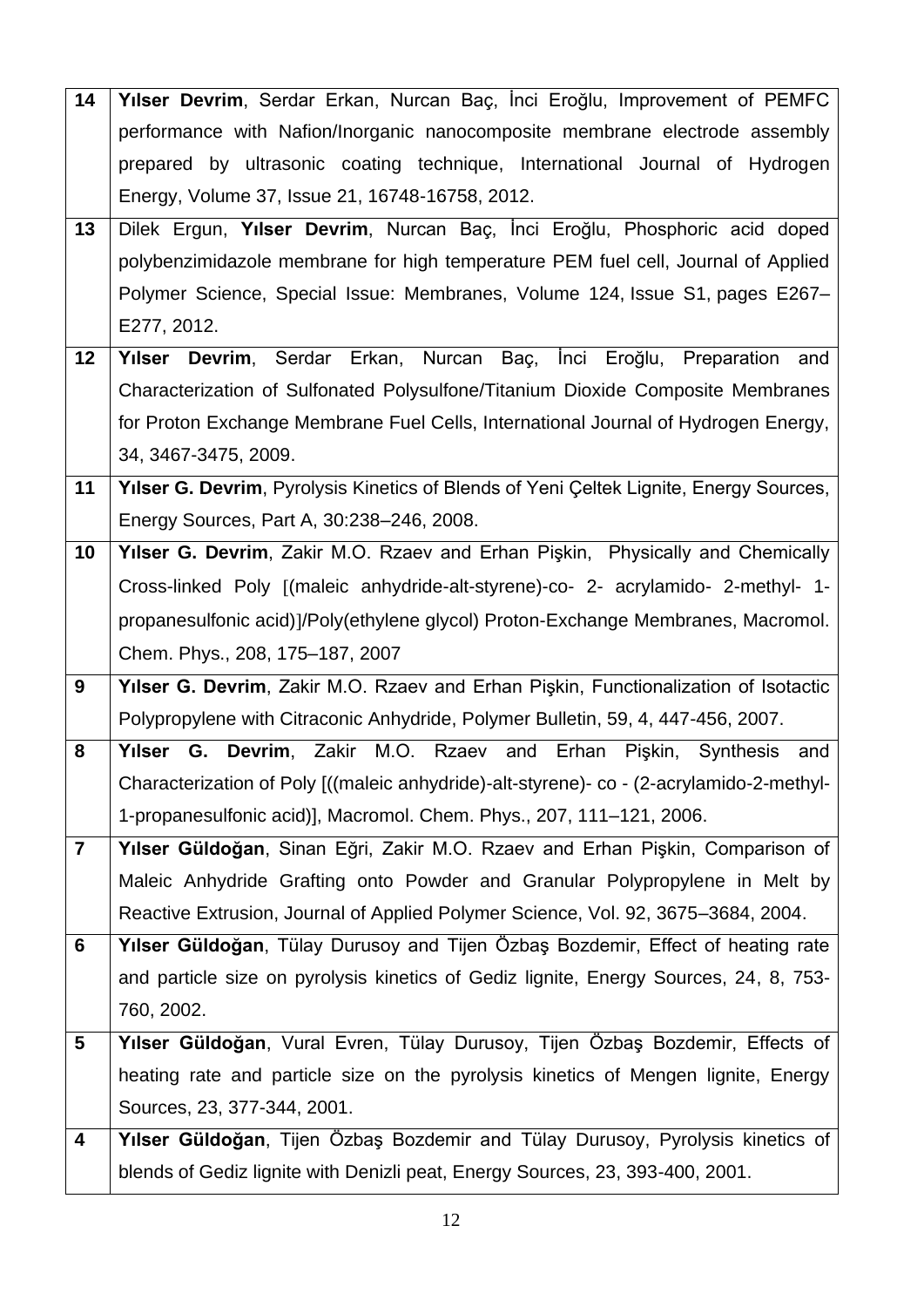|   | Yılser Güldoğan, Tülay Durusoy and Tijen Özbaş Bozdemir, Pyrolysis kinetics of     |
|---|------------------------------------------------------------------------------------|
|   | blends of Mengen lignite with Denizli peat, Energy Sources, 23, 59-65, 2001.       |
| 2 | Yılser Güldoğan, Tijen Özbaş Bozdemir and Tülay Durusoy, Effect of heating rate on |
|   | pyrolysis kinetics of Tunçbilek lignite", Energy Sources, 22, 305-312, 2000.       |
|   | Yılser Güldoğan, Tülay Durusoy and Tijen Özbaş Bozdemir, Pyrolysis kinetics of     |
|   | blends of Tunçbilek lignite with Denizli peat, Thermochimica Acta, 75-81, 1999.    |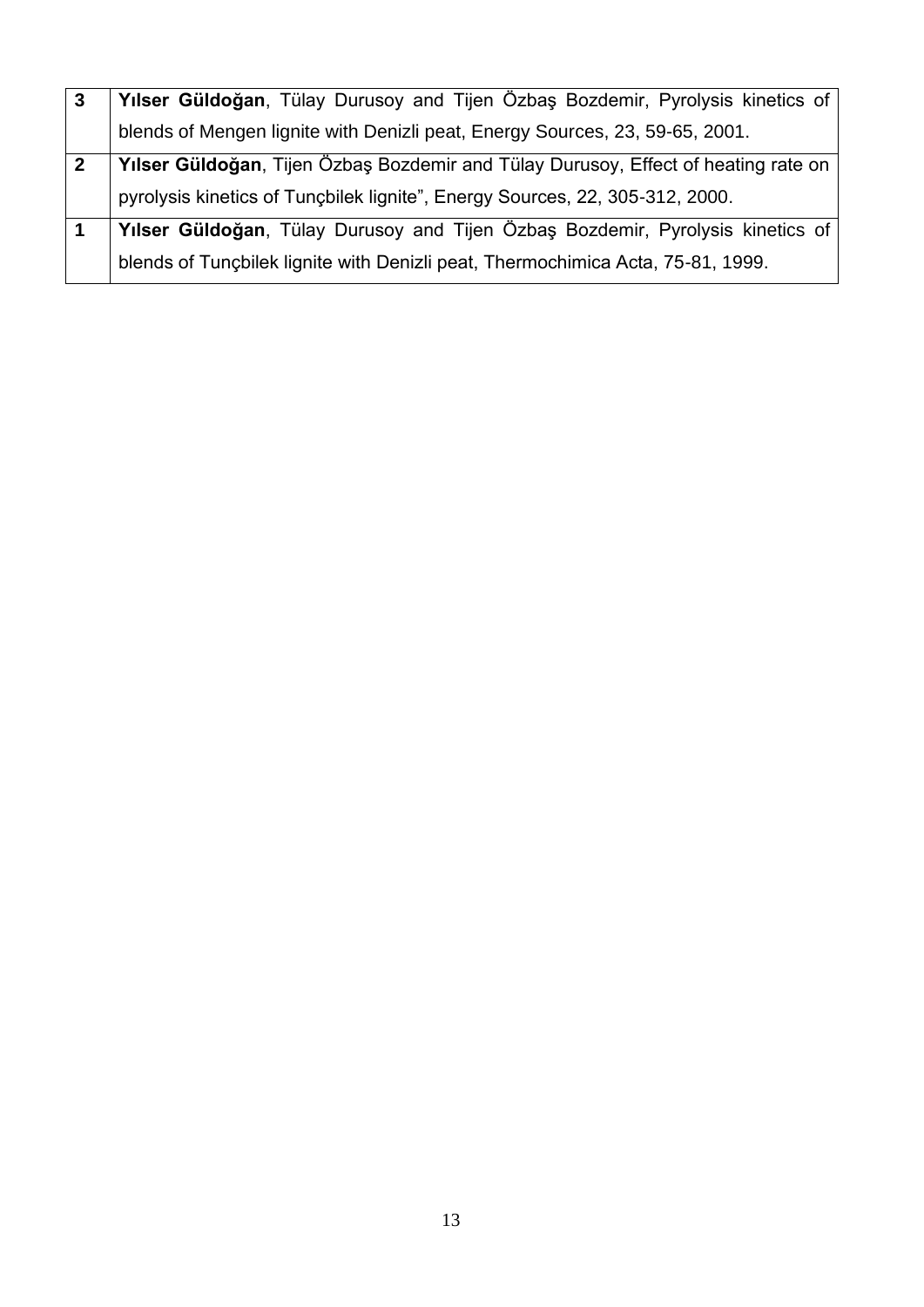# **CONFERENCE PRESENTATIONS (INTERNATIONAL)**

| 68 | Yilser Devrim, Serkan Eryilmaz, An Overwiew and New Challenges on Reliability                                                                         |
|----|-------------------------------------------------------------------------------------------------------------------------------------------------------|
|    | Assessment of a Fuel Cell Stack System, 34th Panhellenic Statistic Conference, 19-                                                                    |
|    | 22 May, 2022, Athens, Greece.                                                                                                                         |
| 67 | Gizem Nur Bulanık Durmuş, Enis Oğuzhan Eren, Yılser Devrim, C. Ozgur Colpan,                                                                          |
|    | Necati Özkan, Effect of Temperature and Reformate Gas Composition on the                                                                              |
|    | Performance of High-Temperature Electrochemical Hydrogen Separation, 6th                                                                              |
|    | International Hydrogen Technologies Congress (IHTEC-2022), January 23-26, 2022,                                                                       |
|    | Canakkale, Turkey.                                                                                                                                    |
| 66 | Cemil Kuzu, Gizem Nur Bulanık Durmuş, C. Ozgur Colpan, Yilser Devrim,                                                                                 |
|    | Electrochemical Modeling of a PBI Membrane-Based High Temperature-                                                                                    |
|    | Electrochemical Hydrogen Compressor Fed with H <sub>2</sub> and CO Mixture, 6th                                                                       |
|    | International Hydrogen Technologies Congress (IHTEC-2022), January 23-26, 2022,                                                                       |
|    | Canakkale, Turkey.                                                                                                                                    |
| 65 | Berna Sezgin, Yilser Devrim, Tayfur Öztürk, Inci Eroglu, Hydrogen Energy Systems                                                                      |
|    | for Underwater Applications, 5th International Hydrogen Technologies Congress                                                                         |
|    | (IHTEC-2021), May 26-28, 2021.                                                                                                                        |
|    |                                                                                                                                                       |
| 64 | Gizem Nur Bulanik Durmus, Can Ozgur Colpan, Yilser Devrim, High Temperature                                                                           |
|    | Electrochemical Hydrogen Purification Using Polybenzimidazole Membrane 5th                                                                            |
|    | International Hydrogen Technologies Congress (IHTEC-2021), May 26-28, 2021.                                                                           |
| 63 | Oguzhan Eren, Necati Ozkan, Yilser Devrim, Preparation of Polybenzimidazole-                                                                          |
|    | MOF Composite Membranes with Enhanced Proton Conductivity, 5th International                                                                          |
|    | Hydrogen Technologies Congress (IHTEC-2021), May 26-28, 2021.                                                                                         |
| 62 | Duygu Kemeriz, Yagmur Budak, Serkan Eryilmaz, Yilser Devrim, Design and                                                                               |
|    | Optimization of PV/Wind/Hydrogen Hybrid Power System,<br>Economic<br>5th                                                                              |
|    | International Hydrogen Technologies Congress (IHTEC-2021), May 26-28, 2021.                                                                           |
| 61 | Guvenc Umur Alpaydin, Can Ozgur Colpan, Yilser Devrim, Experimental and                                                                               |
|    | Mathematical Investigation of a Direct Dimethyl Ether Fuel Cell, 9 <sup>th</sup> Global Conference                                                    |
|    | on Global Warming (GCGW-2021), August 1-4, 2021, Croatia.                                                                                             |
| 60 |                                                                                                                                                       |
|    | Yilser Devrim, High Temperature Proton Exchange Membrane Fuel Cell<br>Technology, 3rd International Hydrogen Energy Congress And Exhibitions June 14- |
|    | 16, 2021/Gazi University, Ankara, Turkey                                                                                                              |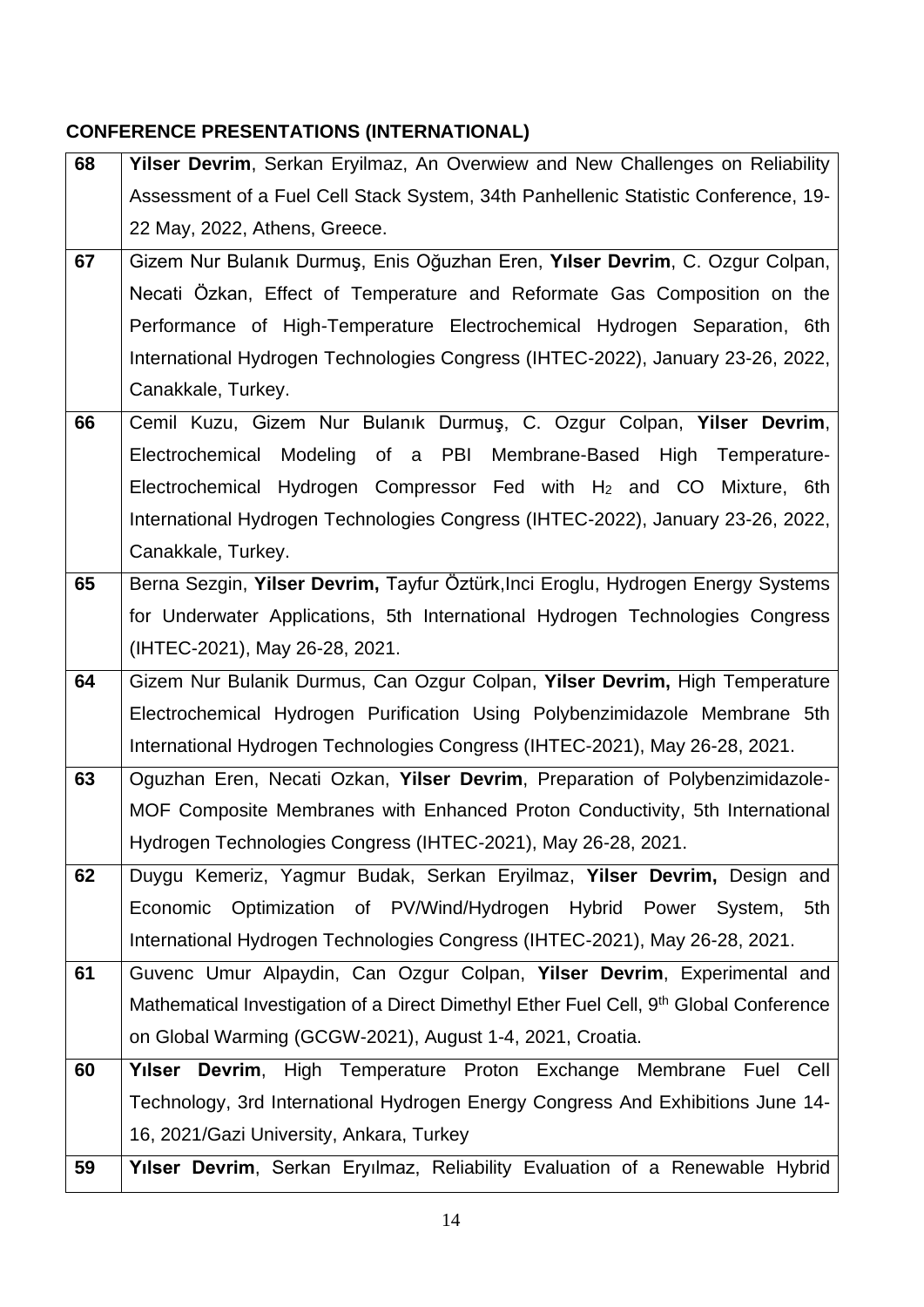|    | Energy System, 11th International Conference on Mathematical Methods in            |
|----|------------------------------------------------------------------------------------|
|    | Reliability (MMR2019) from 3-7 June, Hong Kong 2019.                               |
| 58 | Arife Uzundurukan, Muhittin Bilgili, Yılser Devrim, Investigation of Compression   |
|    | Pressure Distribution of Proton Exchange Membrane Fuel Cell, 4th International     |
|    | Hydrogen Technologies Congress, Edirne, Turkey, (Oral presentation), 2019.         |
| 57 | Yağmur Budak, Hüseyin Devrim, Yılser Devrim, Design, Manufacturing and Testing     |
|    | of High Temperature PEM Fuel Cell Stack, 4th International Hydrogen Technologies   |
|    | Congress, Edirne, Turkey, (Oral presentation), 2019.                               |
| 56 | Elif Seda Akça, Arife Uzundurukan, Yılser Devrim, Development of the Liquid Fuel   |
|    | Based Fuel Cell for Air-Independent Propulsion Systems, 4th International Hydrogen |
|    | Technologies Congress, Edirne, Turkey, (Oral presentation), 2019.                  |
| 55 | A Görkem Yalın, Yılser Devrim, Can Özgür Çolpan, Tahir Hikmet Karakoç,             |
|    | Hybridization of Fuel Cell Powered Unmanned Aerial Vehicle. 10th International     |
|    | Exergy, Energy and Environment Symposium (IEEES-10), Central Mining Institute,     |
|    | Katowice, Poland, (Oral presentation), 2018                                        |
| 54 | Elif Damla Arica, Yılser Devrim, Microwave Assisted Synthesis of Pt/MWCNT          |
|    | Catalyst for High Temperature PEM Fuel Cell, 3rd International Hydrogen            |
|    | Technologies Congress, p:32, Alanya, Turkey, (Oral presentation), 2018             |
| 53 | Güvenç Umur Alpaydın, Elif Damla Arıca, Yılser Devrim, Can Özgür Çolpan,           |
|    | Synthesis and Characteriza on of Electrocatalyst with Graphene and Mul -Walled     |
|    | Carbon Nanotube Support Material, 3rd International Hydrogen Technologies          |
|    | Congress, p:71, Alanya, Turkey, (Oral presentation), 2018                          |
| 52 | Celal Yılmaz, Muhittin Bilgili, Yılser Devrim, Effect of Bipolar Plate Gas Flow    |
|    | Channel Pattern on Proton Exchange Membrane Fuel Cells Performance, 3rd            |
|    | International Hydrogen Technologies Congress, p:32, Alanya, Turkey, (Oral          |
|    | presentation), 2018                                                                |
| 51 | Yağmur Nalbant, Can Özgür Çolpan, Yılser Devrim, Development of a                  |
|    | Mathematical Model for a HT-PEMFC Stack Based Cogeneration System, 3rd             |
|    | International Hydrogen Technologies Congress, p: 40, Alanya, Turkey, (Oral         |
|    | presentation), 2018                                                                |
| 50 | Yılser Devrim, Kübra Pehlivanoğlu, Ömer Erdemir, Celal Yılmaz, Hüseyin Devrim,     |
|    | Development of Effective Cooling System for High Temperature PEM Fuel Cell, 3rd    |
|    | International Hydrogen Technologies Congress, p:33, Alanya, Turkey, (Oral          |
|    | presentation), 2018                                                                |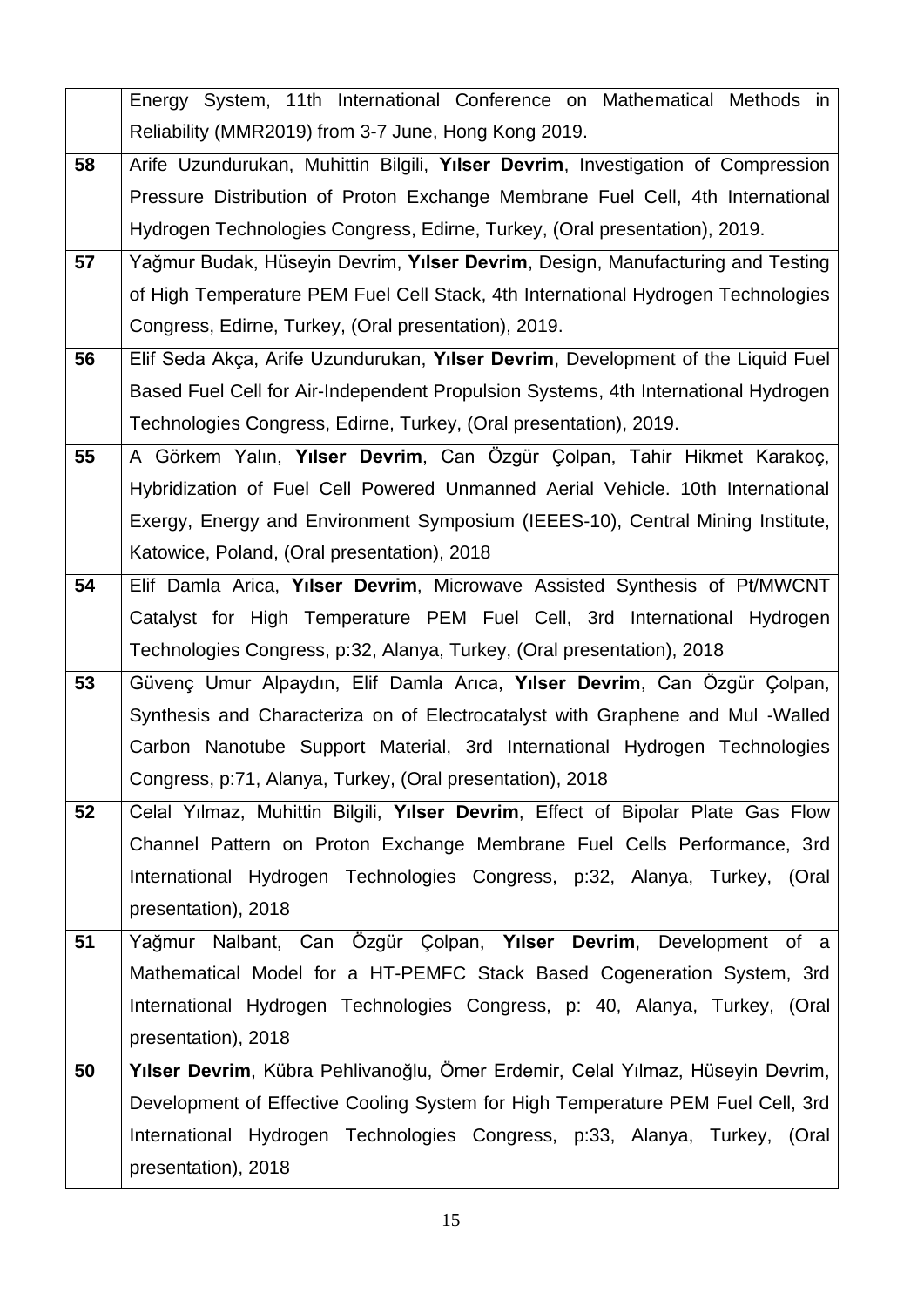| 49 | Arife Sağlam, Elif Damla Arıca, Yılser Devrim, Investigation of Hydrogen Generation |
|----|-------------------------------------------------------------------------------------|
|    | from Sodium Borohydride Hydrolysis Reaction with Different Catalyst, 3rd            |
|    | International Hydrogen Technologies Congress, p:88, Alanya, Turkey, (Oral           |
|    | presentation), 2018                                                                 |
| 48 | Yilser Devrim, Hüseyin Devrim, Ayhan Albostan, Experimental Investigation of CO     |
|    | Tolerance in High Temperature PEM Fuel Cells, mESC-IS, 2nd Int. Symposium on        |
|    | Materials for Energy Storage and Conversion Ortahisar, Cappadocia. (Oral            |
|    | Presentation), 2017                                                                 |
| 47 | Yılser Devrim, Kübra Pehlivanoğlu, Ömer Erdemir, Hüseyin Devrim, Design and         |
|    | Development of High Temperature PEM Fuel Cell for Airport Ground Handling           |
|    | Operations, mESC-IS, 2nd Int. Symposium on Materials for Energy Storage and         |
|    | Conversion Ortahisar, Cappadocia. (Oral Presentation), 2017                         |
| 46 | Y. Devrim, Y. Özdemir, and A. Albostan, Graphene based catalyst supports for high   |
|    | temperature PEM fuel Cell, HYPOTHESIS XII, HYdrogen POwer THeoretical and           |
|    | Engineering, Solutions International Symposium, L-32, L-32, 104, Siracusa - Italy   |
|    | (Oral Presentation), 2017                                                           |
| 45 | Yagmur Nalbant, Can Ozgur Colpan, Yılser Devrim, Development of a semi-             |
|    | empirical model for a high temperature proton exchange membrane fuel cell, The 9th  |
|    | Exergy, Energy and Environment Symposium, Split, Croatia, 454-461<br>(Oral          |
|    | Presentation), 2017                                                                 |
| 44 | Yılser Devrim, Kübra Pehlivanoğlu, Ayhan Albostan, Design and Analysis of Solar -   |
|    | Unitized Fuel Cell Hybrid System, Inerma - International Energy Raw Materials and   |
|    | Energy Summit, Istanbul, Turkey. (Oral Presentation), 2017                          |
| 43 | Alper Karakoç, İlgi Demirci, Ayhan Albostan, Yılser Devrim, Power Improvement       |
|    | Strategies of Çayırhan Power Plant, Inerma - International Energy Raw Materials     |
|    | and Energy Summit, Istanbul, Turkey. (Poster Presentation), 2017                    |
| 42 | Kübra Pehlivanoğlu, Yılser Devrim, Design of A Solar - High Temperature Pem Fuel    |
|    | Cell Hybrid System for Micro Combined Heat and Power Application for Renewable      |
|    | Energy Communities, International Conference on Engineering Technology And          |
|    | Innovation, p.93 Sarajevo Bosnia and Herzegovina (Oral Presentation), 2017          |
| 41 | Berna Sezgin, Dilara Gülçin Çağlayan, Yılser Devrim, İnci Eroğlu, Three-            |
|    | Dimensional Nonisothermal Model Development of High Temprature PEM Fuel             |
|    | Cells, The Second International Hydrogen Technologies Congress (IHTEC-2017),        |
|    | p.17, Adana, Turkey (Oral Presentation), 2017                                       |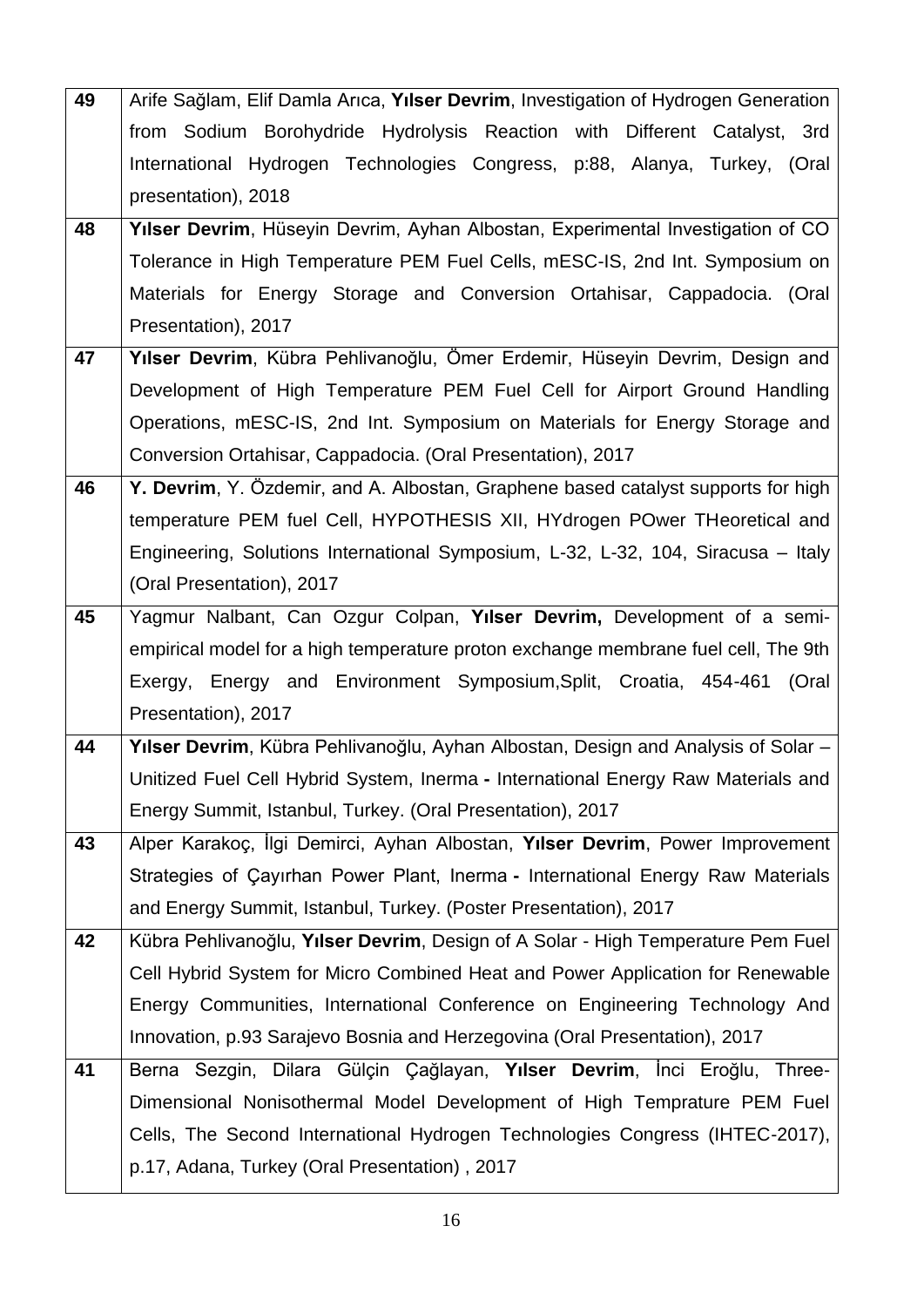| 40 | Yağmur Budak, Yağmur Özdemir, Yılser Devrim, Investigation of Working               |
|----|-------------------------------------------------------------------------------------|
|    | Temperature Effect on Micro-Cogeneration Application of Proton Exchange             |
|    | Membrane Fuel Cell, The Second International Hydrogen Technologies Congress         |
|    | (IHTEC-2017), p.17, Adana, Turkey, (Oral Presentation), 2017                        |
| 39 | Yağmur Özdemir, Necati Özkan, Yılser Devrim, Fabrication of cross-linked            |
|    | Polybenzimidazole membranes for high temperature PEM fuel cells and investigation   |
|    | of the amount of cross-linker used on membrane performance, The Second              |
|    | International Hydrogen Technologies Congress (IHTEC-2017), Adana, Turkey, p.17,     |
|    | (Oral Presentation), 2017                                                           |
| 38 | Mustafa Ercelik, Yagmur Ozdemir, Adnan Ozden, Yılser Devrim, Can Ozgur              |
|    | Colpan, Feridun Hamdullahpur, Performance Investigation of Zirconium Hydrogen       |
|    | Phosphate / Sulphonated Polysulfone Composite Membrane Based DMFCs, The             |
|    | Second International Hydrogen Technologies Congress (IHTEC-2017), p.17, Adana,      |
|    | Turkey (Oral Presentation), 2017                                                    |
| 37 | Yılser Devrim, Yağmur Özdemir, İnci Eroğlu, Investigation of Electrode Structure on |
|    | High Temperature PEM Fuel Cell Performance, 10th International Clean Energy         |
|    | Symposium (ICES), Istabul Turkey (Oral Presentation), 2016                          |
| 36 | Berna Sezgin, Dilara Gülçin Çağlayan, Yılser Devrim, İnci Eroğlu, Modeling and      |
|    | Sensitivity Analysis of High Temperature PEM Fuel Cells - Mesh Convergence          |
|    | Study, 10th International Clean Energy Symposium (ICES), İstabul Turkey (Oral       |
|    | Presentation), 2016                                                                 |
| 35 | M. Ercelik, A. Ozden, Y. Devrim, C. O. Colpan, Investigation of Nafion/SiO2 and     |
|    | Nafion/TiO2 composite membranes for the DMFC applications", 8th International       |
|    | Exergy, Energy and Environment Symposium (IEEES-8), Antalya, Turkey (Oral           |
|    | Presentation), 2016                                                                 |
| 34 | Yılser Devrim, Kübra Pehlivanoğlu, Ayhan Albostan, Inci Eroglu, Development of      |
|    | Graphene Oxide Supported Platinum Catalyst for High Temperature PEM Fuel Cell,      |
|    | World Hydrogen Energy Conference 2016 (WHEC 2016), Zaragoza Spain, (Poster          |
|    | Presentation), 2016                                                                 |
| 33 | Nurhan Üregen, Yagmur Özdemir, Yılser Devrim, Fabrication and Performance           |
|    | Evaluation of Polybenzimidazole/Graphene Oxide Composite Membrane for High          |
|    | Temperature Proton Exchange Membrane Fuel Cell, World Hydrogen Energy               |
|    | Conference 2016 (WHEC 2016), Zaragoza Spain (Oral Presentation), 2016               |
| 32 | Berna Sezgin, D. Gulcin Caglayan, Yılser Devrim, Inci Eroglu, Modeling and          |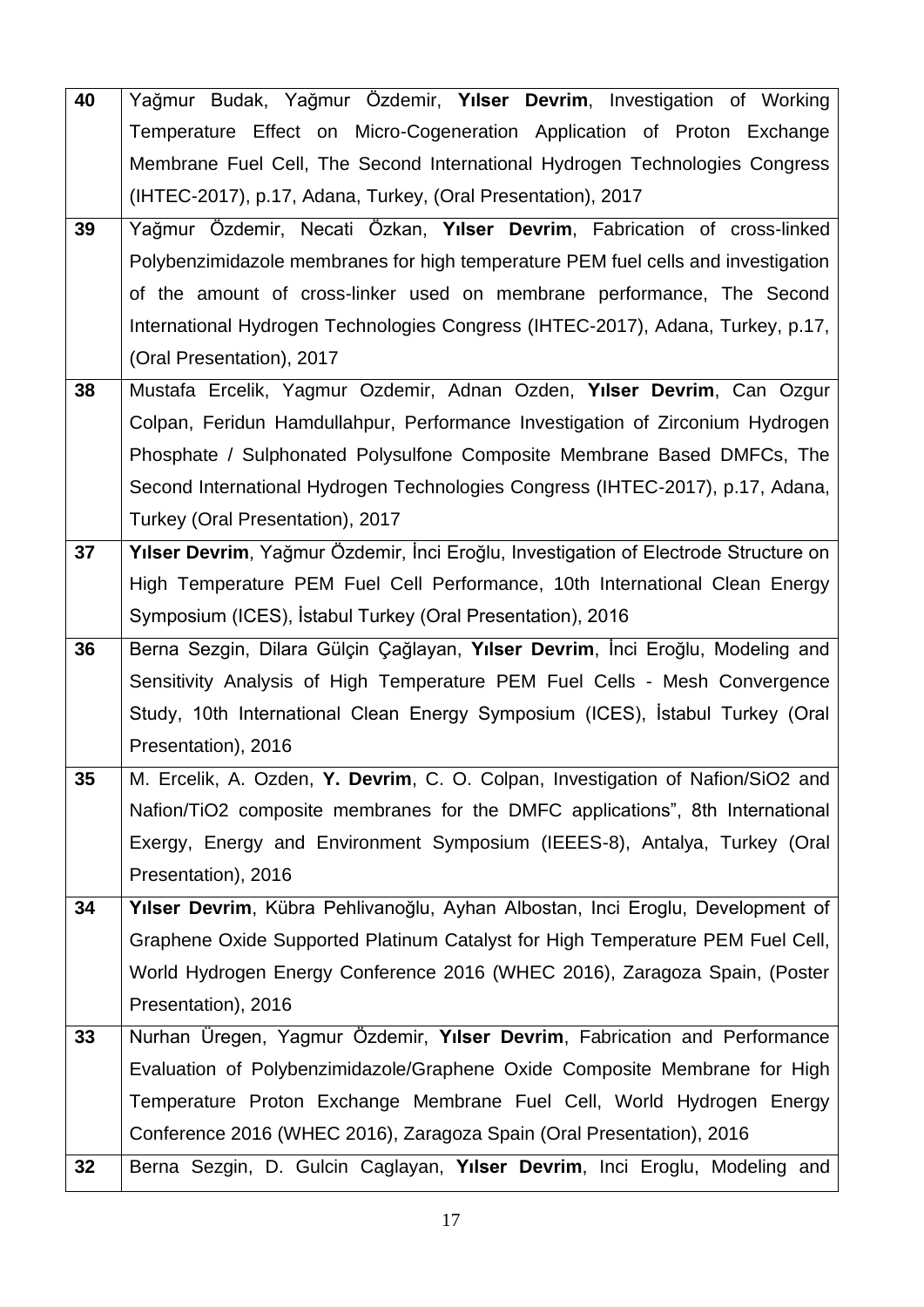|    | Sensitivity Analysis of High Temperature Pem Fuel Cells By Using Comsol               |
|----|---------------------------------------------------------------------------------------|
|    | Multiphysics, World Hydrogen Energy Conference 2016 (WHEC 2016), Zaragoza             |
|    | Spain (Oral Presentation), 2016                                                       |
| 31 | D. Gulcin Caglayan, Berna Sezgin, Yılser Devrim, Inci Eroglu, Three-Dimensional       |
|    | Modeling of a High Temperature PEM Fuel Cell for Different Flow Channel               |
|    | Geometries, World Hydrogen Energy Conference 2016 (WHEC 2016), Zaragoza               |
|    | Spain (Oral Presentation), 2016                                                       |
| 30 | Yılser Devrim, Kubra Pehlivanoğlu, Design of Unitized Regenerative Fuel Cell          |
|    | Hybrid System with Solar Energy Storage, 192., Istanbul'da "Uluslararası Solar        |
|    | Tr2016 (Oral Presentation), p:192-198, 2016                                           |
| 29 | Yılser Devrim, Huseyin Devrim, Inci Eroglu, Polybenzimidazole/silica hybrid           |
|    | membranes for high temperature PEM fuel cells mESC-IS 2015, International             |
|    | Symposium on Materials for Energy Storage and Conversion, (Oral presentation),        |
|    | 2015                                                                                  |
| 28 | Dilara Gülçin Çağlayan, Berna Sezgin, Yılser Devrim, İnci Eroğlu, Modeling of         |
|    | polymer electrolyte membrane fuel cell and sensitivity analysis, International        |
|    | Symposium on Materials for Energy Storage and Conversion, (Oral presentation),        |
|    | 2015                                                                                  |
| 27 | Berna Sezgin, Dilara Gülçin Çağlayan, İnci Eroğlu, Yılser Devrim, Modeling and        |
|    | sensitivity analysis of high temperature PEM Fuel cells by using comsol multiphysics, |
|    | International Symposium on Materials for Energy Storage and Conversion (Poster        |
|    | presentation), 2015                                                                   |
| 26 | Thomas Steenberg, Hans Aage Hjuler, Hector Rodrigo Garcia, Yilser Devrim,             |
|    | Huseyin Devrim and Omer Erdemir, Development of a commercial HT-PEM fuel cell         |
|    | stack module, International Symposium on Materials for Energy Storage and             |
|    | Conversion (Oral presentation), 2015                                                  |
| 25 | Yilser Devrim, Ayhan Albostan, Development of Graphane Oxide Supported                |
|    | Platinum Catalyst Based Membrane Electrode Assembly for PEM Fuel Cell, In.            |
|    | European Conference on Renewable Energy Systems, Kemer, Antalya, Turkey (Oral         |
|    | presentation), 2015                                                                   |
| 24 | Yilser Devrim, Ayhan Albostan, Analysis of a Hybrid Photovoltaic-Electrolyzer-PEM     |
|    | Fuel Cell System for Household Application (0041), SOLARTR 2014 Conference and        |
|    | Exhibition, Izmir, p 109, (Oral presentation), 2014                                   |
| 23 | Ekin Özgirgin, Yılser Devrim, Ayhan Albostan, Modelling and Simulation of a Hybrid    |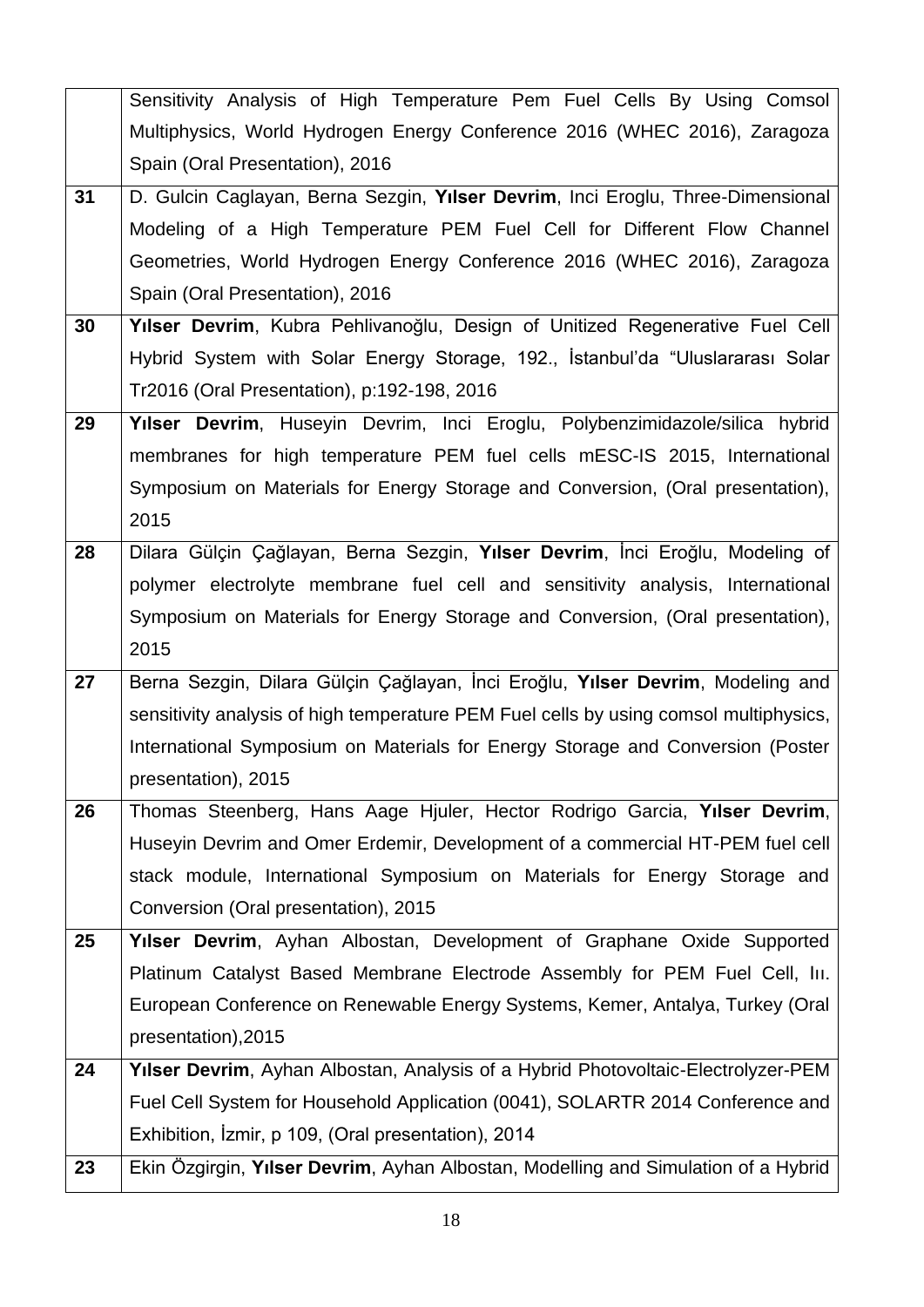|    | Module-Electrolyzer-PEM Fuel Cell<br>(PV)<br>System<br>Micro-<br>Photovoltaic<br>for |
|----|--------------------------------------------------------------------------------------|
|    | Cogeneration Applications, 4th International Conference on Nuclear and Renewable     |
|    | Energy Resources (NURER2014), Antalya, Turkey, 43 (Oral presentation), 2014          |
| 22 | Yilser Devrim, Ayhan Albostan, Enhancement of PEM fuel cells performance at          |
|    | higher temperatures and lower humidities by high performance membran electrode       |
|    | assembly based on Nafion/Zeolite membrane, 4th International Conference on           |
|    | Nuclear and Renewable Energy Resources (NURER2014), Antalya, Turkey, (Oral           |
|    | presentation), 2014                                                                  |
| 21 | Levent Bilir, Mehmet İmir, Yılser Devrim, Ayhan Albostan, Determination of Weibull   |
|    | parameters for wind speed distribution at Incek region–Ankara, 4th International     |
|    | Conference on Nuclear and Renewable Energy Resources (NURER2014), Antalya,           |
|    | Turkey, (Oral presentation), 2014                                                    |
| 20 | Yılser Devrim, Polybenzimidazole/titania composite<br>membranes<br>high<br>for       |
|    | temperature proton exchange membrane fuel cell applications, 4th International       |
|    | Conference on Nuclear and Renewable Energy Resources (NURER2014), Antalya,           |
|    | Turkey, 126 (Poster presentation), 2014                                              |
| 19 | Yılser Devrim, Hüseyin Devrim, Inci Eroglu, Development and Testing 500 W PEM        |
|    | Fuel Cell System for Portable Power Generators, The 20th World Hydrogen Energy       |
|    | Conference, Korea (Poster presentation), 2014                                        |
| 18 | Yılser Devrim, Hüseyin Devrim, Inci Eroglu, Development Of 500 W PEM Fuel Cell       |
|    | International Conference on Clean Energy, P:21, Istanbul<br>(Oral<br>System,         |
|    | presentation), 2014,                                                                 |
| 17 | Yilser Devrim, Hüseyin Devrim, PEM Fuel Cell Stack Performances of Silica Doped      |
|    | Nanocomposite Membranes, International Conference on Clean Energy 2014,              |
|    | Istanbul, P:23 (Oral presentation), 2014                                             |
| 16 | Yılser Devrim, Nurcan Baç, İnci Eroğlu, Nanocomposite membranes based on             |
|    | nafion and TiSiO4 nanoparticle, T4-02, European Polymer Congress 2011 XII            |
|    | Congress of the Specialized Group of Polymers, Granada, Spain (Poster                |
|    | presentation), 2011                                                                  |
| 15 | Yılser Devrim, Serdar Erkan, Nurcan Baç, İnci Eroğlu, Nafion/Mixed Inorganic Oxide   |
|    | Nanocomposite Membranes for PEM Fuel Cells, International Conference on Clean        |
|    | Energy (ICCI-2010), Gazimagusa–N.Cyprus, (Oral presentation), 2010                   |
| 14 | Yılser Devrim, Serdar Erkan, Nurcan Baç, İnci Eroğlu, Preparation<br>and             |
|    | Characterization of Nafion/Titanium Dioxide Nanocomposite Membranes for Proton       |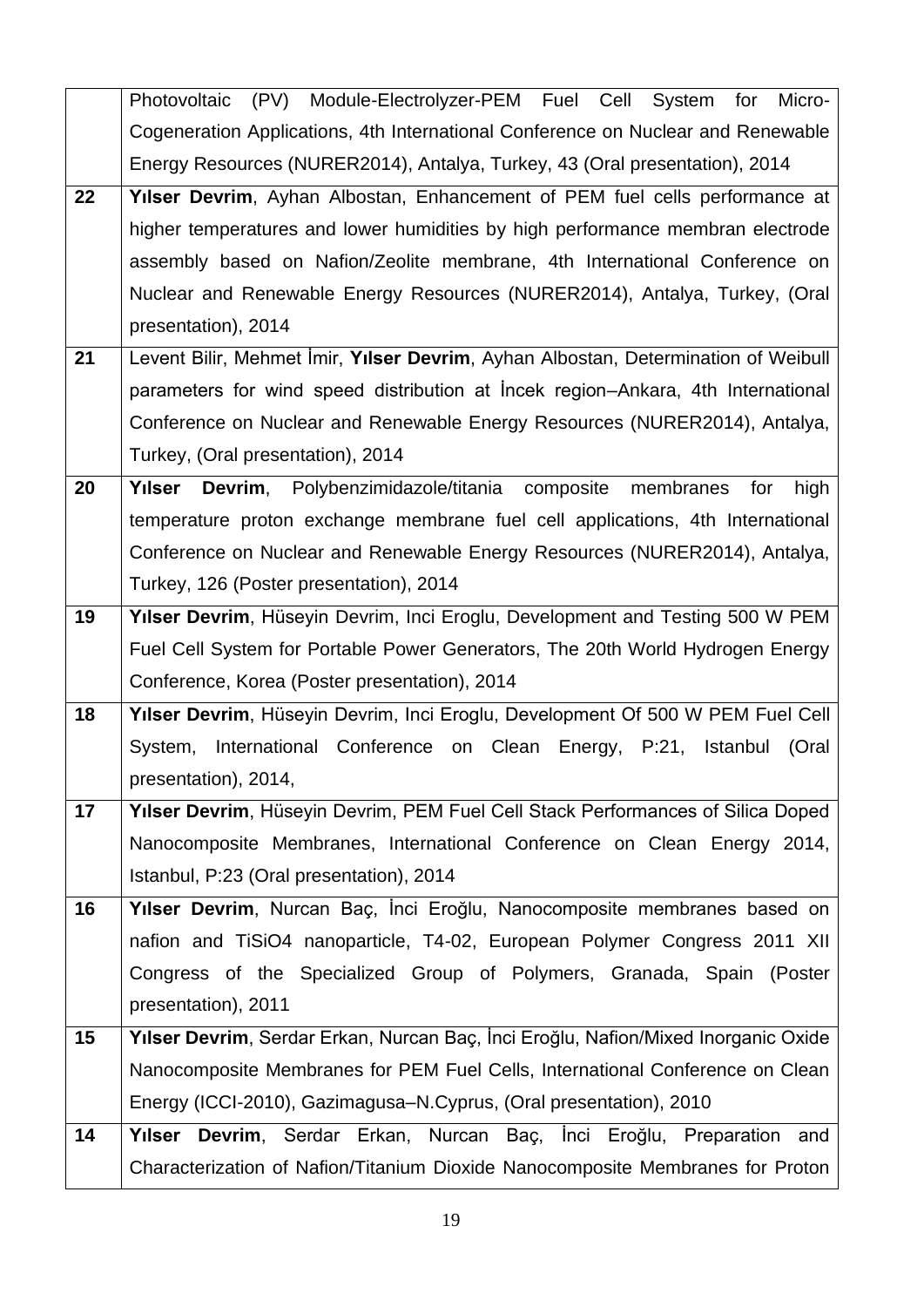|                | Exchange Membrane Fuel Cells, WHEC 2010, P:141-146, Essen, Germany (Poster               |  |
|----------------|------------------------------------------------------------------------------------------|--|
|                | presentation), 2010                                                                      |  |
| 13             | Dilek Ergün, Yılser Devrim, Nurcan Baç, İnci Eroğlu, High Temperature Proton             |  |
|                | Exchange Membrane Fuel Cells, WHEC 2010, Essen, Germany (Poster                          |  |
|                | presentation), 2010                                                                      |  |
| 12             | Yılser Devrim, Serdar Erkan, Nurcan Baç, İnci Eroğlu, Nanocomposite Membranes            |  |
|                | based on Nafion and TiO2 for PEM Fuel Cells, 6th Chemical Engineering                    |  |
|                | Conference for Collaborative Research in Eastern Mediterranean Countries (EMCC-          |  |
|                | 6) at the Atlantis Hotel, Belek, Antalya, Turkey (Poster presentation), 2010             |  |
| 11             | Dilek Ergün, Serdar Erkan, Yılser Devrim, Nurcan Baç, İnci Eroğlu, High                  |  |
|                | Temperature Proton Exchange Membrane Fuel Cells, HYPOTHESIS VIII Lisbon                  |  |
|                | (Portugal) (Poster presentation), 2009                                                   |  |
| 10             | Yılser Devrim, Nurcan Baç, İnci Eroğlu, Preparation and Characterization of              |  |
|                | Sulfonated Polysulfone/TiO <sub>2</sub> Composite Membranes for Proton Exchange Membrane |  |
|                | Fuel Cell, 5th Chemical Engineering Conference for Collaborative Research in             |  |
|                | Eastern Mediterranean Countries, EMCC5, A22 (Poster presentation), 2008                  |  |
| 9              | Yılser Güldoğan Devrim, Rzaev Zakir, Erhan Pişkin, Physically and chemically             |  |
|                | crosslinked poly (maleic anhydride-alt-styrene-co-2-acrylamido-2-methyl-1-propane        |  |
|                | sulfonic acid) s as ion-exchange membranes, Abstr. Eropean Polymer Congress,             |  |
|                | Moscow, Moscow State University. Section 6.1.5. Ref. 2058 (Oral presentation),           |  |
|                | 2005                                                                                     |  |
| 8              | Yılser Güldoğan Devrim, Rzaev Zakir, Erhan Pişkin, Photoinduced Graft                    |  |
|                | Polymerization of 2-Acrylamido-2-methyl-1-propanesulfonic acid/Triethylene Glycol        |  |
|                | Dimethacrylate System onto Microporous Polypropylene Film, Eropean Polymer               |  |
|                | Congress, Moscow, Moscow State University (Poster presentation), 2005                    |  |
| $\overline{7}$ | Yılser Güldoğan Devrim and Erhan Pişkin, Modification of Polypropylene Based             |  |
|                | Membranes for Possible Use as Proton Exchange Membranes in Fuel Cells',                  |  |
|                | International Hydrogen Energy Congress and Exhibition IHEC 2005, Istanbul, Turkey        |  |
|                | (Oral presentation), 2005                                                                |  |
| 6              | Yılser Güldoğan Devrim, Rzaev Zakir, Erhan Pişkin, "Physically and Chemically            |  |
|                | Crosslinked<br>Poly□(maleic<br>anhydride-alt-styrene)-co-2-acrylamido-2-methyl-1-        |  |
|                | propanesulfonic acid) □ s as Proton-Exchange Membranes", International Hydrogen          |  |
|                | Energy Congress and Exhibition IHEC 2005, Istanbul, Turkey (Oral presentation),          |  |
|                | 2005                                                                                     |  |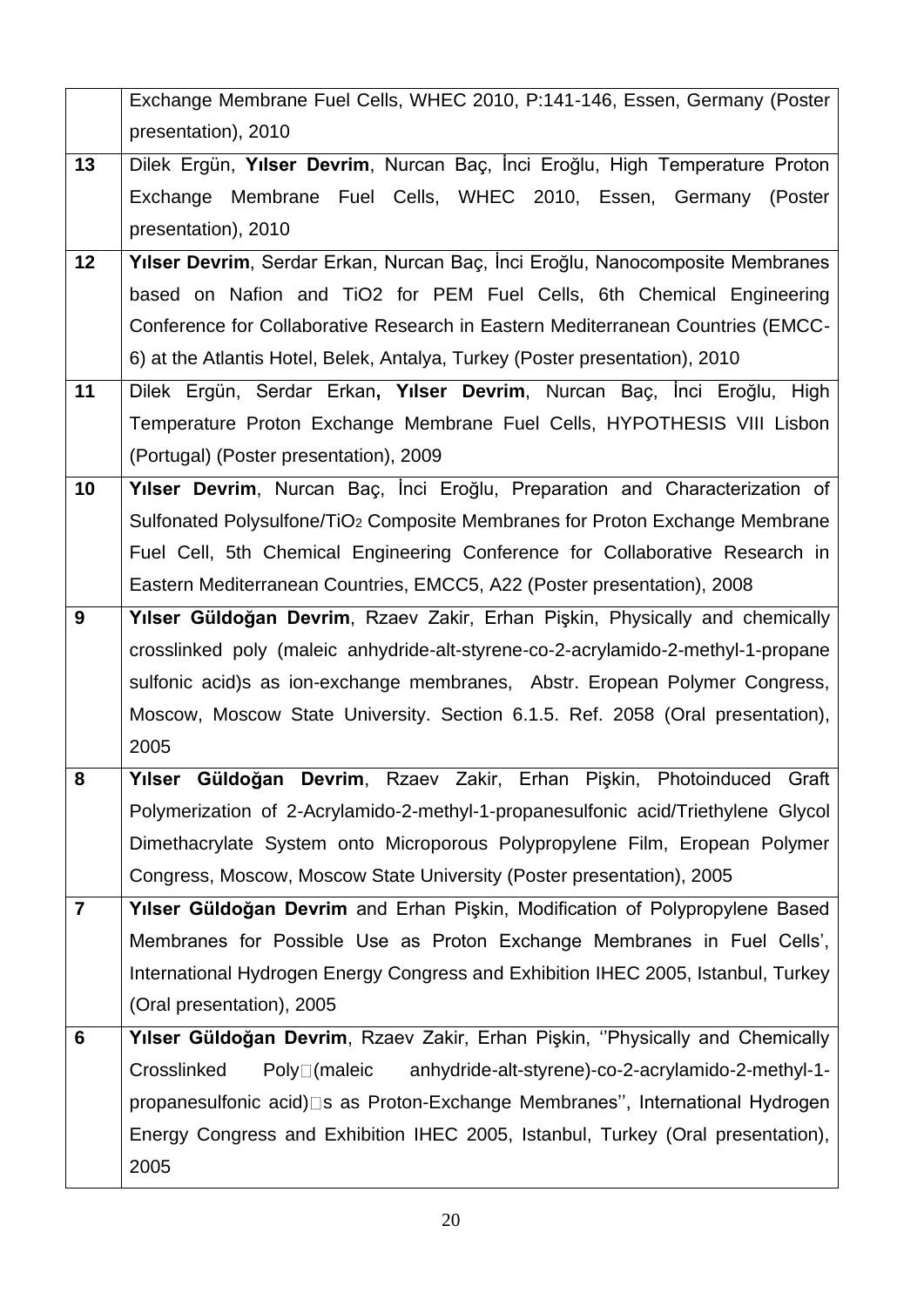| 5                       | Güldoğan Devrim, Zakir Rzaev, Erhan<br>Yılser<br>Pişkin,<br>Grafting<br>and      |
|-------------------------|----------------------------------------------------------------------------------|
|                         | Graft(co)polymerization of Polypropylene, MACRO 2004-40th IUPAC World            |
|                         | Polymer Congress Paris, France (Oral presentation), 2004                         |
| $\overline{\mathbf{4}}$ | Yılser Güldoğan Devrim, Zakir Rzaev, Erhan Pişkin, Grafting of Powder and        |
|                         | Granular Polypropylene in Melt by Using Reactive Extrusion, MACRO 20040-40th     |
|                         | IUPAC World Polymer Congress Paris, France (Oral presentation), 2004             |
| $\mathbf{3}$            | Yılser Güldoğan<br>Devrim, Zakir Rzaev, Erhan Pişkin, Complex-Radical            |
|                         | Terpolymerization of maleic anhydride-styrene-2-acrylamido-2-methyl-1-propane    |
|                         | sulfonic acid System. MACRO 2004 -40th IUPAC World Polymer Congress Paris,       |
|                         | France (Poster presentation), 2004.                                              |
| $\overline{2}$          | Yılser Güldoğan Devrim, Zakir Rzaev, Erhan Pişkin, Anhydrıdo-Carboxylatıon of    |
|                         | Polypropylene: Synthesis and Characterization of Poly(PP-g-MA), Poly(PP-g -CA)   |
|                         | and Poly(PP-g-(MA-alt-AA)), Fifteenth International Conference on Organic        |
|                         | Synthesis, IUPAC ICOS-15, 3-F-01, Nagoya, Japan (Poster presentation), 2004      |
| 1                       | Yılser Güldoğan, Zakir M.O. Rzaev, Erhan Pişkin, Polypropylene Functionalization |
|                         | in Solution and in Melt by Reactive Extrusion, 11th International Conference on  |
|                         | Polymers and Organic Chemistry, P42, Prague, Czech Republic (Poster              |
|                         | presentation), 2004                                                              |

# **CONFERENCE PRESENTATIONS (NATIONAL)**

| 39 | Yılser Devrim, Elif Damla Arıca, Proton Değişim Membran Yakıt Hücreleri için       |
|----|------------------------------------------------------------------------------------|
|    | Pt/Karbon Nanotüp-Grafen Hibrit Katalizörlerin Hazırlanması, 30. Ulusal Kimya      |
|    | Kongresi, 5-8 Kasım 2018/Gazimağusa, KKTC, S-082                                   |
| 38 | Arife Sağlam, Yılser Devrim, Karbon Nanotüp Üzerine Desteklenmiş Platin            |
|    | Katalizörü ile Sodyum Bor Hidrürden Hidrojen Üretiminin İncelenmesi, 30. Ulusal    |
|    | Kimya Kongresi, 5-8 Kasım 2018/Gazimağusa, KKTC, S-180.                            |
| 37 | Arife Sağlam, Yılser Devrim, Çok Duvarlı Karbon Nanotüp-Grafen Hibrit Destek       |
|    | Malzemesi Üzerine Desteklenmiş Platin Katalizörün Amonyum Borandan Hidrojen        |
|    | Üretimine Etkisinin İncelenmesi, 30. Ulusal Kimya Kongresi, 5-8 Kasım              |
|    | 2018/Gazimağusa, KKTC, S-226.                                                      |
| 36 | Ceren Ceylan, Yilser Devrim, 0048-PEM Fuel Cell Based Hybrid Energy System For     |
|    | Greenhouse Applications, SolarTR 2018 conference, Istanbul, November 29-30, p 74.  |
| 35 | Yağmur Budak, Ekin Özgirgin Yapıcı, Yılser Devrim, Investigation og Micro          |
|    | Kojeneration Application of Proton Exchange Membrane Fuel Cells, 21. National Heat |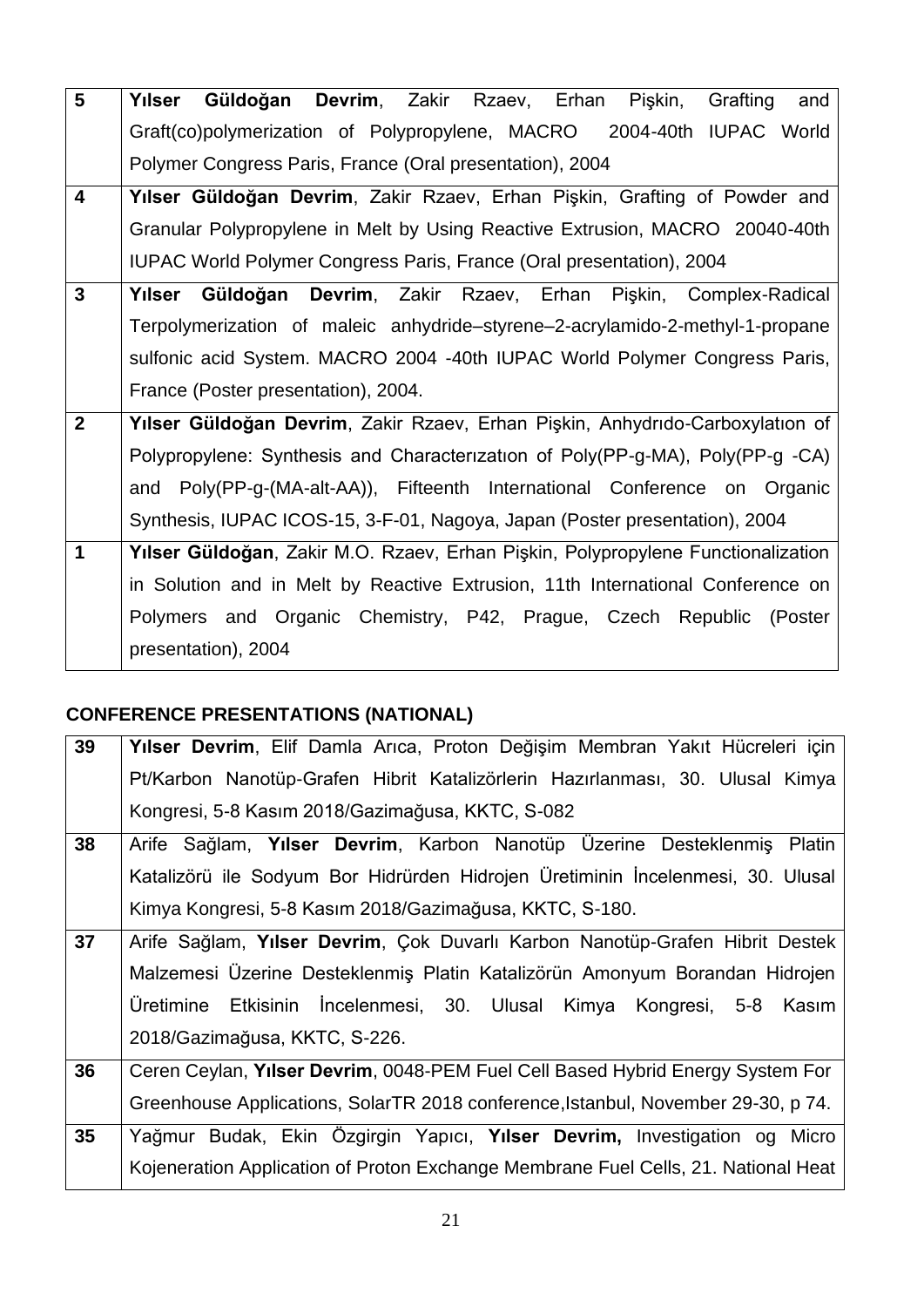|    | Science and Technique Congress, Corum, Turkey, 2017                                 |  |
|----|-------------------------------------------------------------------------------------|--|
| 34 | Yağmur Nalbant, Can Özgur Çolpan, Yılser Devrim, One Dimensional and Semi           |  |
|    | Experimental Modelling of Proton Exchange Membrane Fuel Cell Fed with Reformate     |  |
|    | Gas. 21. National Heat Science and Technique Congress, Corum, Turkey, 2017          |  |
| 33 | Elif Damla Arica, Yilser Devrim, Preparation of Pt/Carbon Nanotube Composite        |  |
|    | Electrocatalyt for Proton Exchange Membrane Fuel Cell, 29. National, Chemistry      |  |
|    | congress, Ankara, Turkey, 2017                                                      |  |
| 32 | Kübra Pehlivanoğlu, Yılser Devrim, Hüseyin Devrim, Ömer Erdemir, Development of     |  |
|    | 1 Kw High Temperature PEM Fuel Cell (HT-PEM), National Chemical Engineering         |  |
|    | Congress (UKMK-2016), p 89., İzmir, Turkey, (Oral presentation), 2017               |  |
| 31 | Yağmur Özdemir, Yılser Devrim, Necati Özkan, Development of Crosslinked             |  |
|    | Polybenzimidazole Membranes for High Temperature PEM Fuel Cell, National            |  |
|    | Chemical Engineering Congress (UKMK-2016), İzmir, Turkey, 23-26 August, p 90,       |  |
|    | (Oral presentation), 2016                                                           |  |
| 30 | Berna Sezgin, Dilara Gülçin Çağlayan, Yılser Devrim, İnci Eroğlu, Modelling and     |  |
|    | Sensivity Analysis of High Temperature PEM Fuel Cell with Polybenzimidazole         |  |
|    | Composite Membranes, National Chemical Engineering Congress (UKMK-2016), p          |  |
|    | 92, İzmir, Turkey, (Oral presentation), 2016                                        |  |
| 29 | Yılser Devrim, Yağmur Özdemir, Ayhan Albostan, Investigation of CO Tolerance of     |  |
|    | High Temperature PEM Fuel Cell based Polybenzimidazole, National Chemical           |  |
|    | Engineering Congress (UKMK-2016), Page 174, Izmir, Turkey (Oral presentation),      |  |
|    | 2016                                                                                |  |
| 28 | Nurhan Üregen, Yılser Devrim, Ekin Özgirgin, Design of High Temperature PEM         |  |
|    | Fuel Cell Micro-Cogeneration System, National Chemical Engineering Congress         |  |
|    | (UKMK-2016), p 389, Izmir, Turkey (Poster presentation), 2016                       |  |
| 27 | Yağmur Budak, Cansu İskenderoğlu, Duygu Çelik, Yılser Devrim, Hidrojen Enerjisi     |  |
|    | ile Çalışan Elektrikli Bisiklet Geliştirilmesi", Konya, Turkey, Selçuk University   |  |
|    | Engineering Faculty 3 <sup>rd</sup> Project Competition (Oral presentation), 2016   |  |
| 26 | Hüseyin Devrim, Kübra Pehlivanoğlu, Ömer Erdemir, Thomas Steenberg, Hans Aage       |  |
|    | Hjuler, Hector Rodrigo Garcia, Yılser Devrim, İnci Eroğlu, Development and          |  |
|    | Integration of 5kW HT-PEM Fuel Cell Powered Hybrid Power Station for Airport        |  |
|    | Service Vehicles, National Hydrogen Technologies Congress, Istanbul (Oral           |  |
|    | presentation), 2015                                                                 |  |
| 25 | Kübra Pehlivanoğlu, Yılser Devrim, Design of a Electrolyzer/Fuel Cell Hybrid System |  |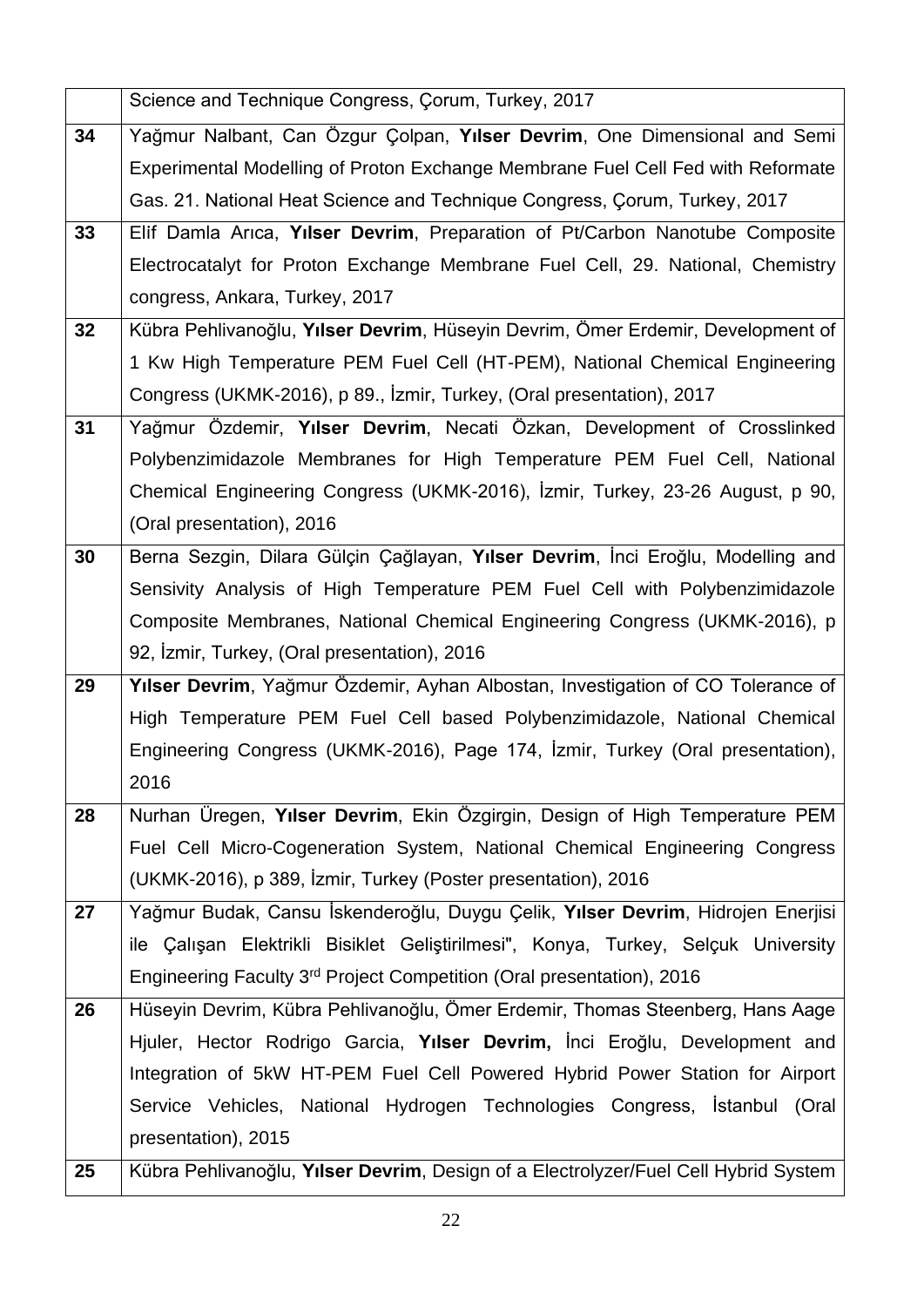|    | Combined with Solar Energy, National Hydrogen Technologies Congress, Istanbul       |  |
|----|-------------------------------------------------------------------------------------|--|
|    | (Oral presentation), 2015                                                           |  |
| 24 | Nurhan Üregen, Kübra Pehlivanoğlu, Yağmur Özdemir, Yılser Devrim, Preparation       |  |
|    | of Polybenzimidazole Membranes with Graphene Oxide Nanoparticles and                |  |
|    | Investigation of High Temperature Polymer Electrolyte Fuel Cell Performances,       |  |
|    | National Hydrogen Technologies Congress, Istanbul (Poster presentation), 2015       |  |
| 23 | Dilara Gülçin Çağlayan, Berna Sezgin, Yılser Devrim, İnci Eroğlu, Modelling and     |  |
|    | Sensitivity Analysis of a Polymer Electrolyte Membrane Fuel Cell, National Hydrogen |  |
|    | Technologies Congress, Istanbul (Oral presentation), 2015                           |  |
| 22 | Berna Sezgin, Dilara Gülçin Çağlayan, İnci Eroğlu, Yılser Devrim, Modelling of a    |  |
|    | High Temperature Polymer Electrolyte Membrane Fuel Cell by COMSOL Multiphysics      |  |
|    | and Sensitivity Analysis, National Hydrogen Technologies Congress, Istanbul (Oral   |  |
|    | presentation), 2015                                                                 |  |
| 21 | Yılser Devrim, Kübra Pehlivanoğlu, Hüseyin Devrim, İnci Eroğlu, Development of      |  |
|    | Polybenzimidazole Based Membrane Electrode Assemblies for High Temperature          |  |
|    | Electrolyte Membrane Fuel Cells, National Hydrogen Technologies<br>Polymer          |  |
|    | Congress, Istanbul, (Oral presentation), 2015                                       |  |
| 20 | Yağmur Özdemir, Nurhan Üregen, Yılser Devrim, Synthesis of Polybenzimidazole        |  |
|    | Based Composite Membranes for High Temperature Proton Exchange Membrane             |  |
|    | Fuel Cells and Investigation of Fuel Cell Performances, National Hydrogen           |  |
|    | Technologies Congress, İstanbul (Oral presentation), 2015                           |  |
| 19 | Yılser Devrim, Kübra Pehlivanoğlu, Design of A Hybrid System                        |  |
|    | Photovoltaicelecrolyzer- Pem Fuel Cell System with Developing a Solar Model, "Türk  |  |
|    | Güneş Elektriği Konferans ve Sergisi" SolarTR-3, 2015                               |  |
| 18 | Yılser Devrim, Kübra Pehlivanoğlu, Hüseyin Devrim, Preparation and Optimization of  |  |
|    | High Temperature PEM Fuel Cell Electrodes by Ultrasonik Coating Method, 27.         |  |
|    | National Chemistry Congress, Canakkale/Turkey, S-CE006 (Oral presentation), 2015    |  |
| 17 | Yılser Devrim, Kübra Pehlivanoğlu, Development of Polybenzimidazole/Graphene        |  |
|    | Oxide Composite Membranes for High Temperature PEM Fuel Cell, 27. National          |  |
|    | Chemistry Congress, Canakkale/Turkey, S-CE005 (Oral presentation), 2015             |  |
| 16 | Duygu Çelik, Sercan Kolik, Egemen Gökçe, Yılser Devrim, Preparation of High         |  |
|    | Performance Grafen Supported PEM Fuel Cell Electrodes, 2. Student Project           |  |
|    | Competition, Selçuk University, p 147-148, Konya (Poster presentation), 2015        |  |
| 15 | Yağmur Budak, F. Cansu İskenderoğlu, Yılser Devrim, Development of new              |  |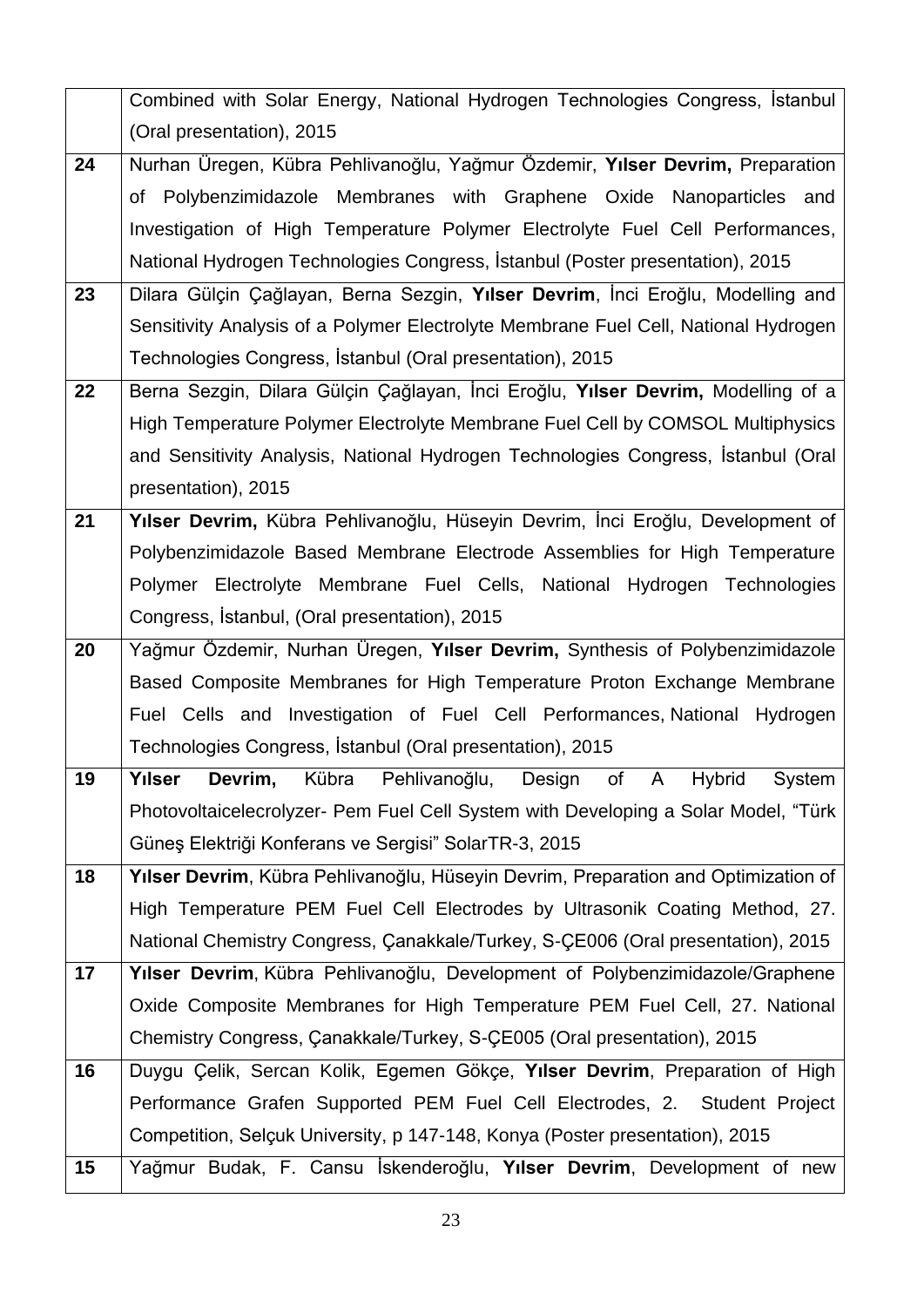|                | Membrane electrode Assemblies for Regeneratsve Electrolyzer/Fuel cell Hybrid                    |  |
|----------------|-------------------------------------------------------------------------------------------------|--|
|                | System and Designf of a Hybrid System, 2. Student Project Competition, Selçuk                   |  |
|                | University, p 149-150, Konya (Poster presentation), 2015                                        |  |
| 14             | Yılser Devrim, Hüseyin Devrim, İnci Eroğlu, Development of 500 W Proton                         |  |
|                | Exchange Membrane Fuel Cell System, 11. National Chemical Engineering                           |  |
|                | Congress, Eskişehir (Oral presentation), 2014                                                   |  |
| 13             | Umut B. Cacan, Yılser Devrim, Necati Özkan, İnci Eroğlu, Development of Self-                   |  |
|                | Humidified Nano Composite Membranes for Proton Exchange Membrane Fuel Cells,                    |  |
|                | 11. Natioal Chemical Engineering Congress, Eskisehir (Oral presentation), 2014                  |  |
| 12             | Yasemin Saygılı, Yılser Devrim, Ayşe Bayrakçeken, Hüseyin Devrim, Serkan Kıncal,                |  |
|                | Nurcan Bac, İnci Eroğlu, Development of 3 kW Proton Exchange Membrane Fuel Cell                 |  |
|                | Initial Test Protocols, 11. Natioal Chemical Engineering Congress, Eskişehir (Poster            |  |
|                | presentation), 2014                                                                             |  |
| 11             | Yılser Devrim, Serdar Erkan, Nurcan Baç, İnci Eroğlu, Preparation of Nafion/TiO <sub>2</sub>    |  |
|                | Composite Membranes for Proton Exchange Membrane Fuel Cells, IV National                        |  |
|                | Hydrogen Energy Conference and Fair (UHK 2009), 309-314, Kocaeli University,                    |  |
|                | Kocaeli/Turkey (Oral presentation), 2009                                                        |  |
| 10             | Dilek Ergun, Yılser Devrim, Nurcan Baç, İnci Eroğlu, Proton Exchange Membranes                  |  |
|                | for High Temperature, IV National Hydrogen Energy Conference and Fair (UHK 2009,                |  |
|                | Kocaeli University, 222-232, Kocaeli/Turkey (Oral presentation), 2009                           |  |
| 9              | Yılser Devrim, Serdar Erkan, Nurcan Baç, İnci Eroğlu, Effect of TiO <sub>2</sub> Content on     |  |
|                | Performances of Nafion/TiO <sub>2</sub> Nano composite Membranes, National Chemical             |  |
|                | Engineering Congress, UKMK 2010, Gazi University, ANKARA/Turkey (Oral                           |  |
|                | presentation), 2010                                                                             |  |
| 8              | Ergun, Yılser<br>Devrim, Nurcan<br>Inci<br>Eroğlu,<br><b>Dilek</b><br>Baç,<br>Preparation<br>of |  |
|                | Polybenzimidazole Membranes for High Temperature Fuel Cells and Determination                   |  |
|                | of Performances, National Chemical Engineering Congress, UKMK 2010, Gazi                        |  |
|                | University, ANKARA/Turkey (Oral presentation), 2010                                             |  |
| $\overline{7}$ | Yılser Devrim, Serdar Erkan, Nurcan Baç, İnci Eroğlu, Nafion/TiO2 Nanocomposite                 |  |
|                | Membranes for Proton Exchange Membrane Fuel Cells, 5. National Nanoscience and                  |  |
|                | Nanotechnology Conference (NanoTR-5), Anadolu University, Eskişehir/Turkey                      |  |
|                | (Poster presentation), 2009                                                                     |  |
| 6              | Yilser Devrim, Nurcan Baç, İnci Eroğlu, Preparation of Composite Membranes for                  |  |
|                |                                                                                                 |  |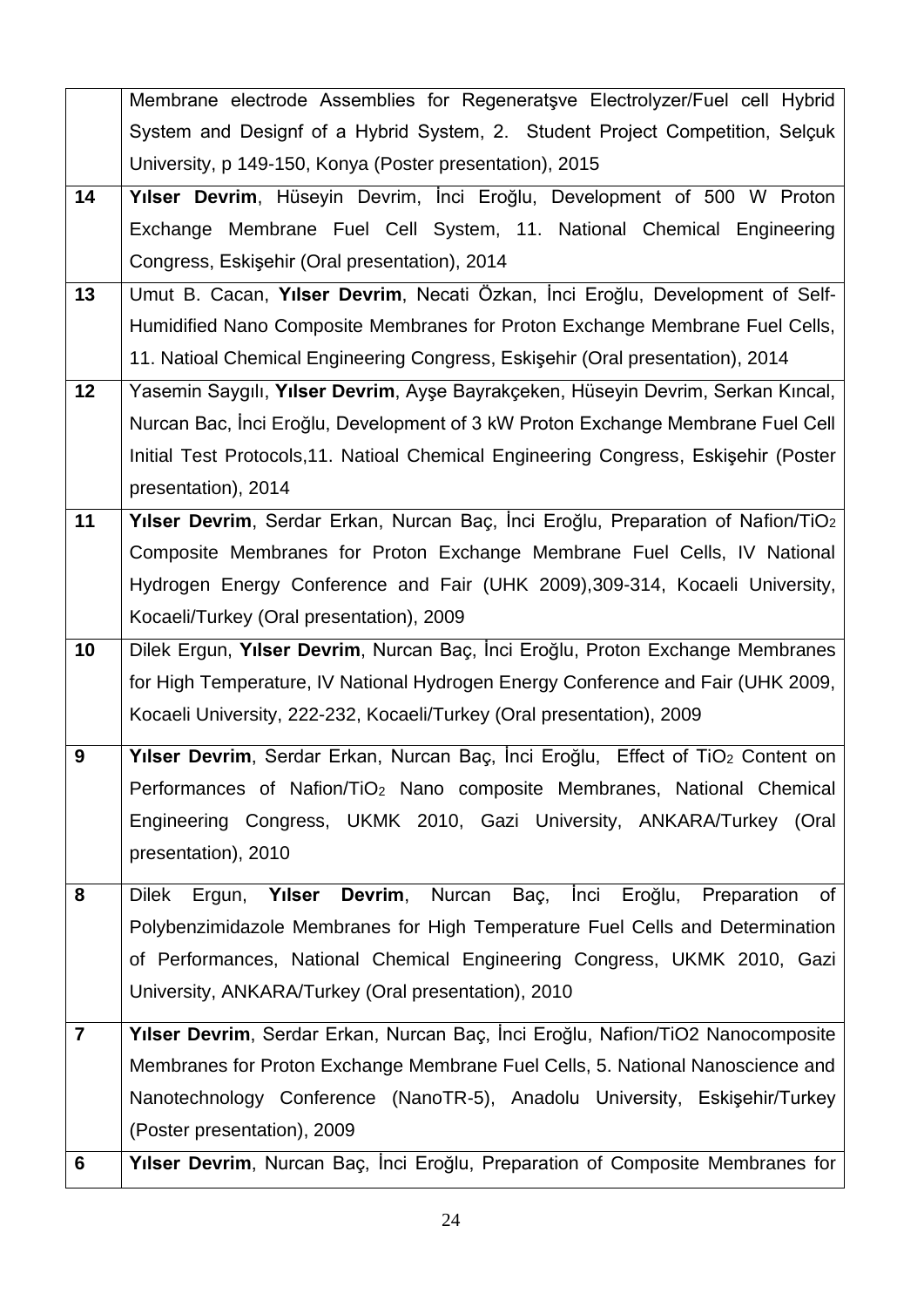|                         | Proton Exchange Membrane Fuel Cells, YMN 45, 8. National Chemical Engineering        |
|-------------------------|--------------------------------------------------------------------------------------|
|                         | Congress, UKMK-8, Malatya/Turkey (Oral presentation), 2008                           |
| 5                       | Yılser Devrim, Nurcan Baç, İnci Eroğlu, Synthesis and Characterization of            |
|                         | Sulfonated Poly(Arylene Ether Sulfone) Membranes for Proton Exchange Membrane        |
|                         | Fuel Cells, YMN 46, National Chemical Engineering Congress, UKMK-8,                  |
|                         | Malatya/Turkey (Oral presentation), 2008                                             |
| $\overline{\mathbf{4}}$ | Sinan Eğri, Yılser Güldoğan, Zakir M.O.Rzaev, Erhan Pişkin, Maleic Anhydride         |
|                         | Grafting onto Powder and Granule Polypropylene by Reactive Extrusion, POLSEM         |
|                         | 2004, Polymer Processing and Recycle Symposium, Mersin/Turkey (Oral                  |
|                         | presentation), 2004                                                                  |
| $\mathbf{3}$            | Yılser Güldoğan, Tülay Durusoy, Tijen Bozdemir, Mengen ve Gediz Linyitlerinin        |
|                         | Piroliz Kinetiklerine Isitma Hizinin Etkisi, KTP10, 5. National Chemical Engineering |
|                         | Congress, UKMK-5, Ankara University, Ankara/Turkey (Poster presentation), 2002       |
| $\mathbf{2}$            | Yılser Güldoğan, Tülay Dursoy, Tijen Özbaş Bozdemir, Investigation of Pyrolysis      |
|                         | Kinetic of Tuçbilek Lignite, XII. National Chemistry Conference, Trakya University,  |
|                         | 1998, Edirne/Turkey, (Oral presentation). Yılser Güldoğan, Tülay Durusoy, Tijen      |
|                         | Özbaş Bozdemir, Investigation of Pyrolysis Kinetic of Mengen Lignite by              |
|                         | Thermogravimetric<br>Analysis, 19 Mayıs<br>University, Samsun/Turkey<br>(Oral        |
|                         | presentation), 1999                                                                  |
| $\mathbf 1$             | Yılser Güldoğan, Vural Evren, Tülay Durusoy, Tijen Özbaş Bozdemir, Investigation     |
|                         | of Pyrolysis Kinetic of Tunçbilek Lignite and Peat, XIII. Ulusal Kimya Sempozyumu,   |
|                         | 19 Mayıs University, Samsun/Turkey (Oral presentation), 1999                         |

### **PROFESSIONAL SERVICE**

| 23rd World Hydrogen Energy Conference (WHEC2020) 5-9 July 2022, Istanbul,      |
|--------------------------------------------------------------------------------|
| Turkey, Organizing Committee.                                                  |
| INTERNATIONAL SCIENTIFIC BOARD, HYPOTHESIS XIII Conference Singapore           |
| July 24-27, 2018.                                                              |
| INTERNATIONAL SCIENTIFIC BOARD, 7th GLOBAL CONFERENCE ON GLOBAL                |
| WARMING-2018 (GCGW-2018)                                                       |
| V. International Scientific Committee, Fourth European Conference on Renewable |
|                                                                                |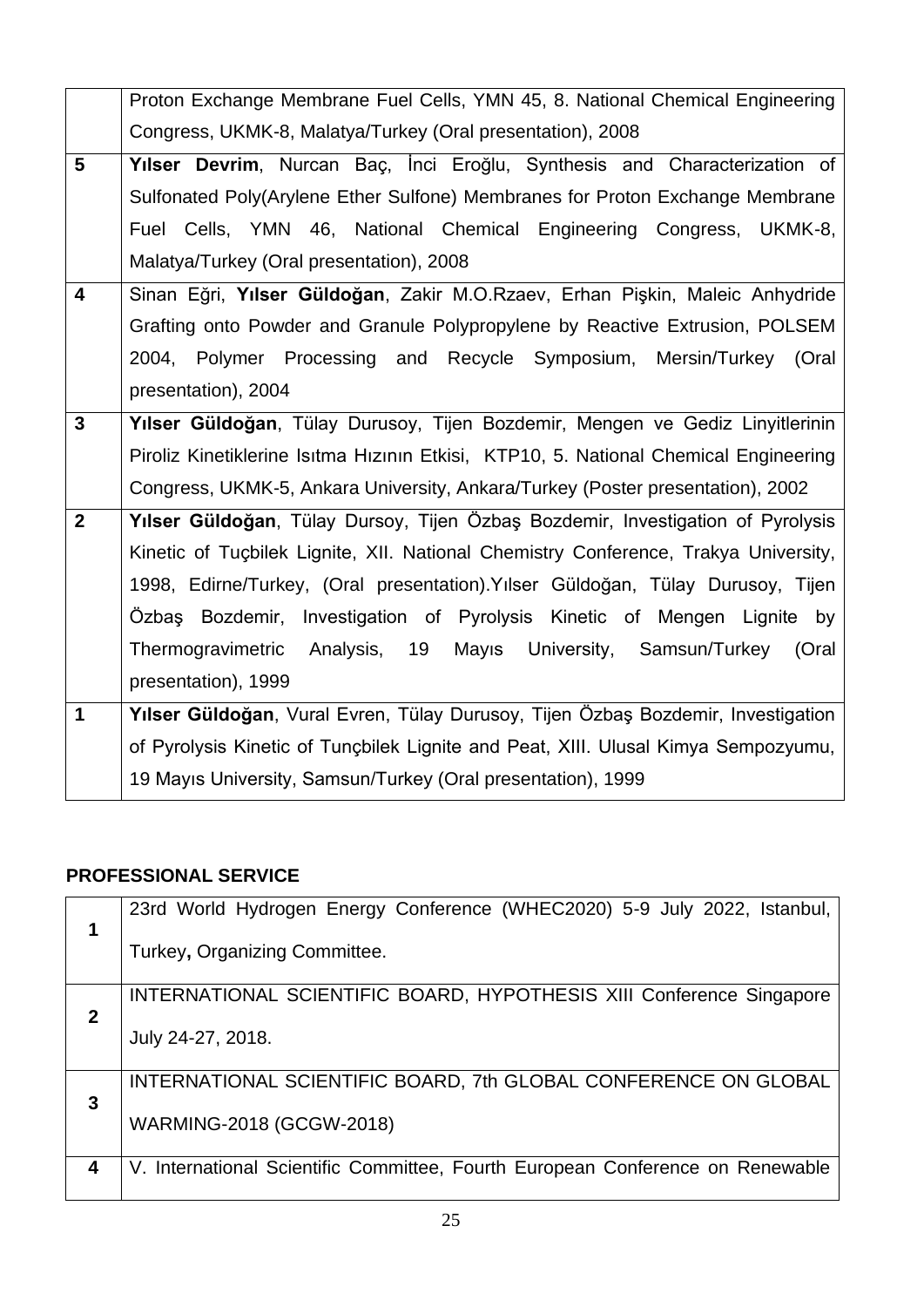|    | Energy Systems (ECRES2016), Istanbul/Turkey on 27-30 August 2017.                         |
|----|-------------------------------------------------------------------------------------------|
| 5  | Local Advisory Board, The Second International Hydrogen Technologies Congress             |
|    | (IHTEC-2017), 15-18 March 2017, Adana, Turkey.                                            |
| 6  | IV. International Scientific Committee, Fourth European Conference on Renewable           |
|    | Energy Systems (ECRES2016), Istanbul/Turkey on 28-31 August 2016.                         |
|    | The 6th International Multi-Conference on Engineering and Technological Innovation:       |
| 7  | IMETI 2013 July 9 - 12, Orlando, Florida, USA.                                            |
| 8  | The 7th International Multi-Conference on Engineering and Technological Innovation:       |
|    | IMETI 2014, July 15 - 18, 2014 - Orlando, Florida, USA.                                   |
| 9  | International Conference on Engineering and Meta-Engineering: ICEME 2010, April           |
|    | 6th - 9th, 2010 - Orlando, Florida, USA.                                                  |
| 10 | UKMK-11, National Chemical Engineering Conference, 2-5 September, 2014,                   |
|    | Eskisehir, Turkey.                                                                        |
| 11 | 2014 Global Conference on Polymer and Composite Materials (PCM 2014), (4),                |
|    | China, (2014).                                                                            |
| 12 | Coordination Office, 11 <sup>th</sup> Int. Symp. on Biomedical Science & Technology Days, |
|    | September 2004, Turkey/Ankara.                                                            |
| 13 | Journal Reviewer, Electrochimica Acta                                                     |
| 14 | Journal Reviewer, International Journal of Hydrogen Energy                                |
| 15 | Journal Reviewer, Journal of Membrane Science                                             |
| 16 | Journal Reviewer, Journal of Applied Polymer Science                                      |
| 17 | Journal Reviewer, Polymer Bulletin                                                        |
| 18 | Journal Reviewer, ACS Applied Materials & Interfaces                                      |
| 19 | Journal Reviewer, Fuel                                                                    |
| 20 | Journal Reviewer, European Polymer Journal                                                |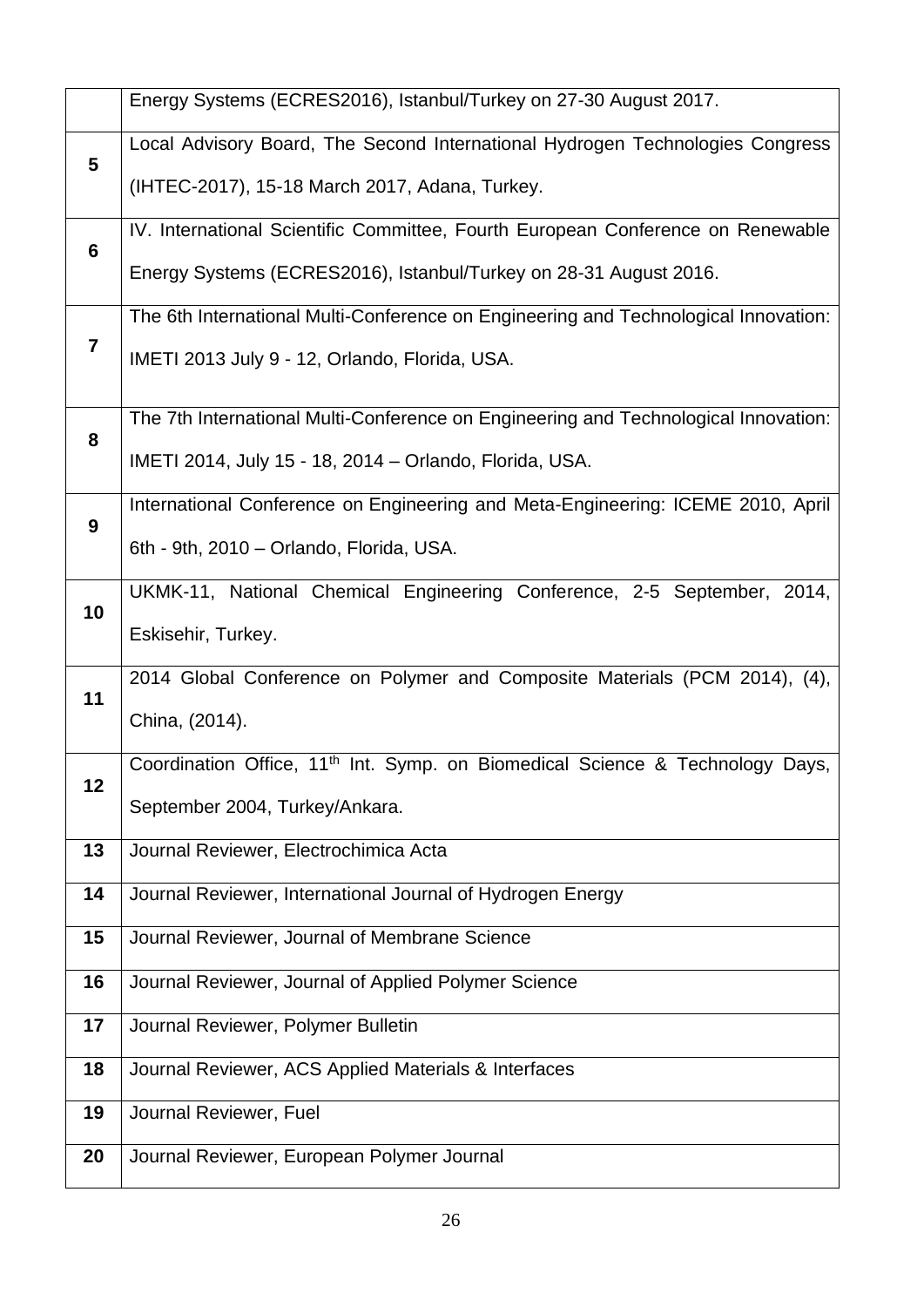| 21 | Journal Reviewer, Fuel Cells                                                    |
|----|---------------------------------------------------------------------------------|
| 22 | Journal Reviewer, Turkish Journal of Electrical Engineering & Computer Sciences |
| 23 | Journal Reviewer, Applied Energy                                                |
| 24 | Journal Reviewer, Energy Conversion and Management                              |
| 25 | Journal Reviewer, Polymer Degradation and Stability                             |

### **COURSES GIVEN**

| 1            | <b>Energy System Engineering I</b>         |
|--------------|--------------------------------------------|
| $\mathbf{2}$ | <b>Energy System Engineering II</b>        |
| 3            | <b>Heat Transfer</b>                       |
| 4            | <b>Heat and Mass Transfer</b>              |
| 5            | <b>Fuel Cell Technology</b>                |
| 6            | Hydrogen Technology                        |
| 7            | Solar Energy Technologies                  |
| 8            | <b>Energy Systems Design Project I</b>     |
| 9            | <b>Energy Systems Design Project II</b>    |
| 10           | Introduction to Energy Systems Engineering |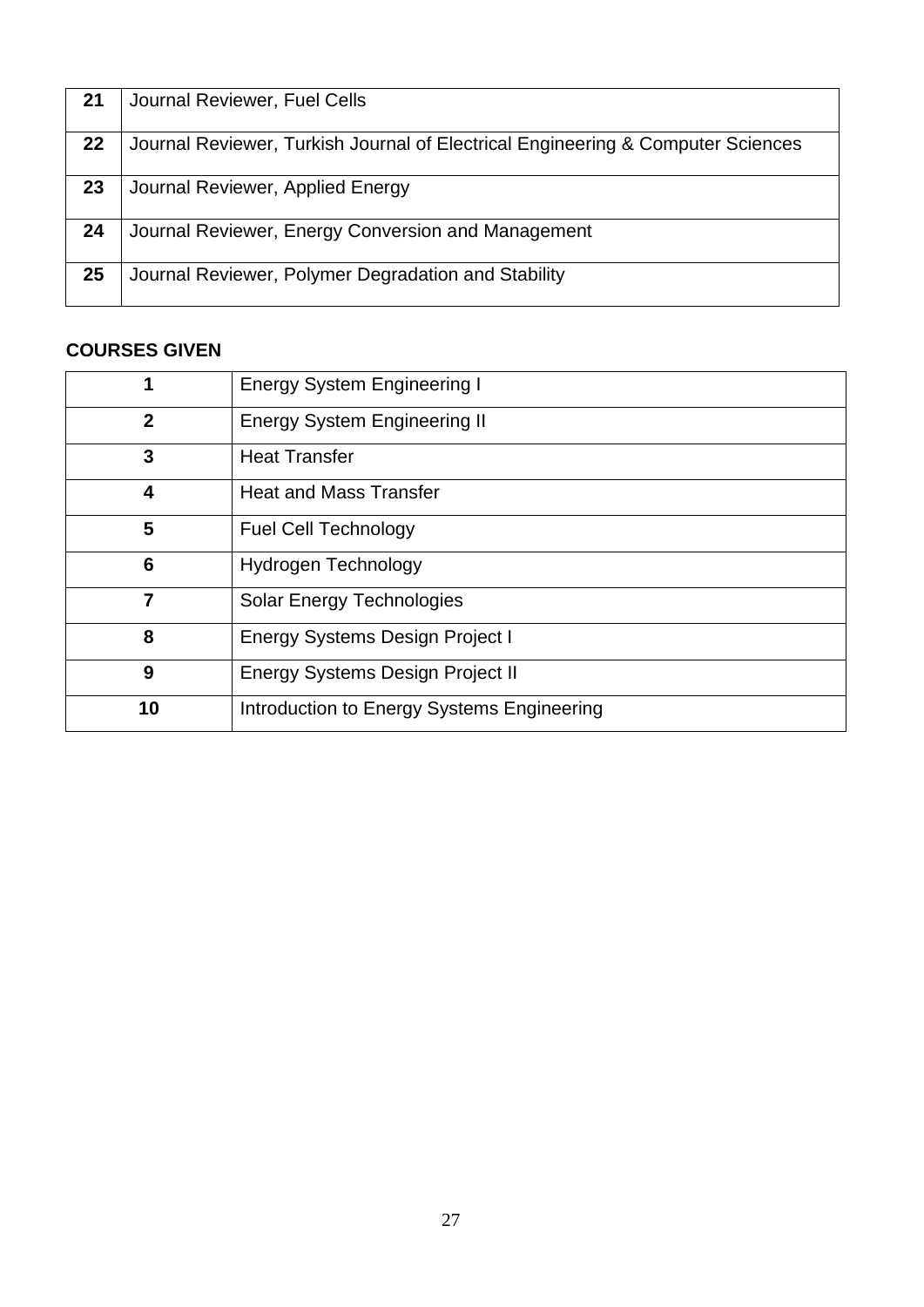### **THESES SUPERVISED**

| 20             | MS Thesis: Mathematical Modeling of Electrochemical Hydrogen Compressors,       |  |
|----------------|---------------------------------------------------------------------------------|--|
|                | Cemil Kuzu, 2021-Present                                                        |  |
| 19             | MS Thesis: Preparation and Performance Investigation of High Efficient Catalyst |  |
|                | for High Temperature Electrochemical Hydrogen Separation, Ilay Bilge Bal, 2021- |  |
|                | Present                                                                         |  |
| 18             | Thesis: Development of High-Performance Electrochemical Hydrogen<br><b>PhD</b>  |  |
|                | Compressor Through Theoretical and Experimental Studies, Gizem Nur Bulanık      |  |
|                | Durmuş, 2019-Present.                                                           |  |
| 17             | PhD Thesis: "Development of platinum-containing electrocatalysts supported on   |  |
|                | Hybrid Material for PEM Fuel Cells", Ahmed Yaseen Al-Janabi, 2019-Present.      |  |
| 16             | PhD Thesis: "Development of a Composite Materials Based Fuel Cell through       |  |
|                | Modeling and Experimental Studies", Güvenç Umur Alpaydın, 2017-2021.            |  |
| 15             | Duygu Kemeriz, Modelling and Optimization of an PEM Fuel Cell Based             |  |
|                | Hybrid Renewable Energy System, 2020-2022.                                      |  |
| 14             | Frederick Can Troster, Modelling at a Solar Dish Stirling System Based Hydrogen |  |
|                | Production, 2020-Present                                                        |  |
| 13             | MS Thesis: "Investigation of Hydrogen Production from Sodium Boron Hydride      |  |
|                | Hydrolysis with Supported Metal Catalyst", Tuqa Majeed Hameed Al-Msrhad,        |  |
|                | 2019-2021.                                                                      |  |
| 12             | MS Thesis: "Development of High-Performance Composite Membrane for Proton       |  |
|                | Exchange Membrane Fuel Cell", Dedar Emad Hussin, 2018-2021.                     |  |
| 11             | MS Thesis: Development of Non-Noble (Co-N/MWCNT) and Polybenzimidazole          |  |
|                | Modified (Pt-PBI/MWCNT) Electrocatalysts for High-Temperature PEM Fuel Cell     |  |
|                | Applications, Enes Oğuzhan Eren, 2017-2020.                                     |  |
| 10             | MS Thesis: "Development of High-Performance Bimetallic Catalysts for Proton     |  |
|                | Exchange Membrane Fuel Cell" Mogdam Gassy Hu Al-Tememy, 2018-2020.              |  |
| 9              | MS Thesis: "Design and Optimization of Solar Based Hybrid Power System", Ceren  |  |
|                | Ceylan, 2018-2020.                                                              |  |
| 8              | MS Thesis: "Design Manufacturing and Testing of High-performance proton         |  |
|                | Exchange Membrane Fuel cell stack", Yağmur Budak, 2017-2019.                    |  |
| $\overline{7}$ | MS Thesis: "Investigation of Contact Pressure of PEM Fuel Cell", Arife Sağlam,  |  |
|                | 2017-2019.                                                                      |  |
| 6              | MS Thesis: "Design and Development of High Temperature PEM Fuel Cell Flow       |  |